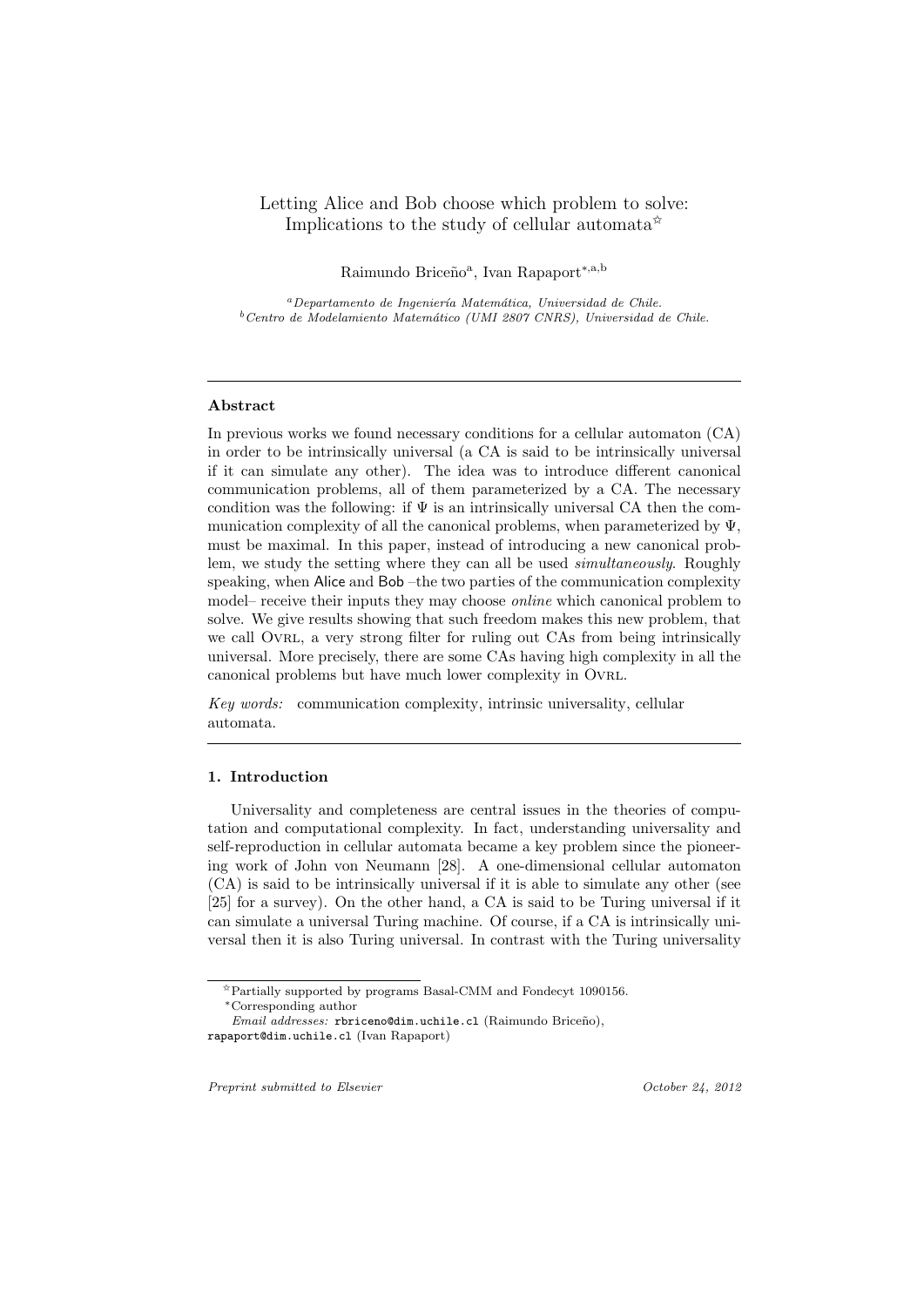notion –for which there is no consensus on its formal definition [10]– the intrinsic universality notion can be completely formalized [10, 21, 25]. Therefore, proving negative results appears to be a much more approachable problem.

In the quest for small intrinsically universal CAs [23], Ollinger and Richard built an intrinsically universal CA having four states and radius one [26]. On the other hand, Cook proved that the elementary CA Rule 110 (two states, radius one) is Turing universal [8] (the proof is based in the simulation of cyclic tag systems). Despite the fact that being intrinsically universal can be a very common property among the CAs [3, 27], the existence of an elementary intrinsically universal CA remains open.

By using results and tools of communication complexity theory, we have previously introduced an approach to prove negative results (i.e., to rule out particular CAs from being intrinsically universal) [11, 12, 13]. The idea of applying communication complexity has also been used for proving lower bounds in other models of computation: Turing machines [1, 2], VLSI circuits [20], boolean circuits [15, 18], decision trees [16], and more.

In previous works [13, 4] we developed the following technique. We defined a computational problem  $P_{\Phi}$  parametrized by a CA  $\Phi$ . We split the input into two parts: one given to Alice and the other given to Bob. Then, we viewed such problem as a communication problem. We proved that the existence of a CA  $\Psi$  for which the communication complexity of P<sub>Ψ</sub> is greater than the one of P<sub>Φ</sub> corresponds to a *certificate* of the fact that Φ is not intrinsically universal.

Five of such canonical problems (which must satisfy some technical properties) have been useful for ruling out different CAs from being intrinsically universal: PRED, CYCL, SINV, TINV and CINV.

#### *1.1. Our contribution*

Roughly, it is clear that the main goal of our approach is to find a problem P having a small set of CAs  $\Psi$ 's for which the communication complexity of  $P_{\Psi}$  is maximal. In such a way, P will be a good filter for ruling out CAs from being intrinsically universal. Instead of finding new problems like P, the idea developed in this paper is to use the canonical ones simultaneously. More precisely, we give the following freedom to Alice and Bob: depending on the input they receive, they choose the problem to solve. By definition, this new problem –which we denote Ovrl– will be much simpler (in terms of communication complexity) than all the canonical ones. Therefore, for a non intrinsically universal CA  $\Phi$ it will be much more likely to obtain a result saying that  $\text{OVRL}_{\Phi}$  has a small communication complexity (and this result will serve as a certificate). In fact, given an input, in order to solve Ovrl<sup>Φ</sup> it suffices to find *any* canonical problem P for which  $P_{\Phi}$  is simple.

It is known that a necessary condition for a  $CA \Phi$  to be intrinsically universal is the P-completeness of the prediction problem  $PRED_{\Phi}$  when viewed as a classical computational problem [24]. It was a very important result the one obtained by Neary and Woods [22] in which they proved that PRED is Pcomplete for the elementary CA Rule 110. But it is not known yet whether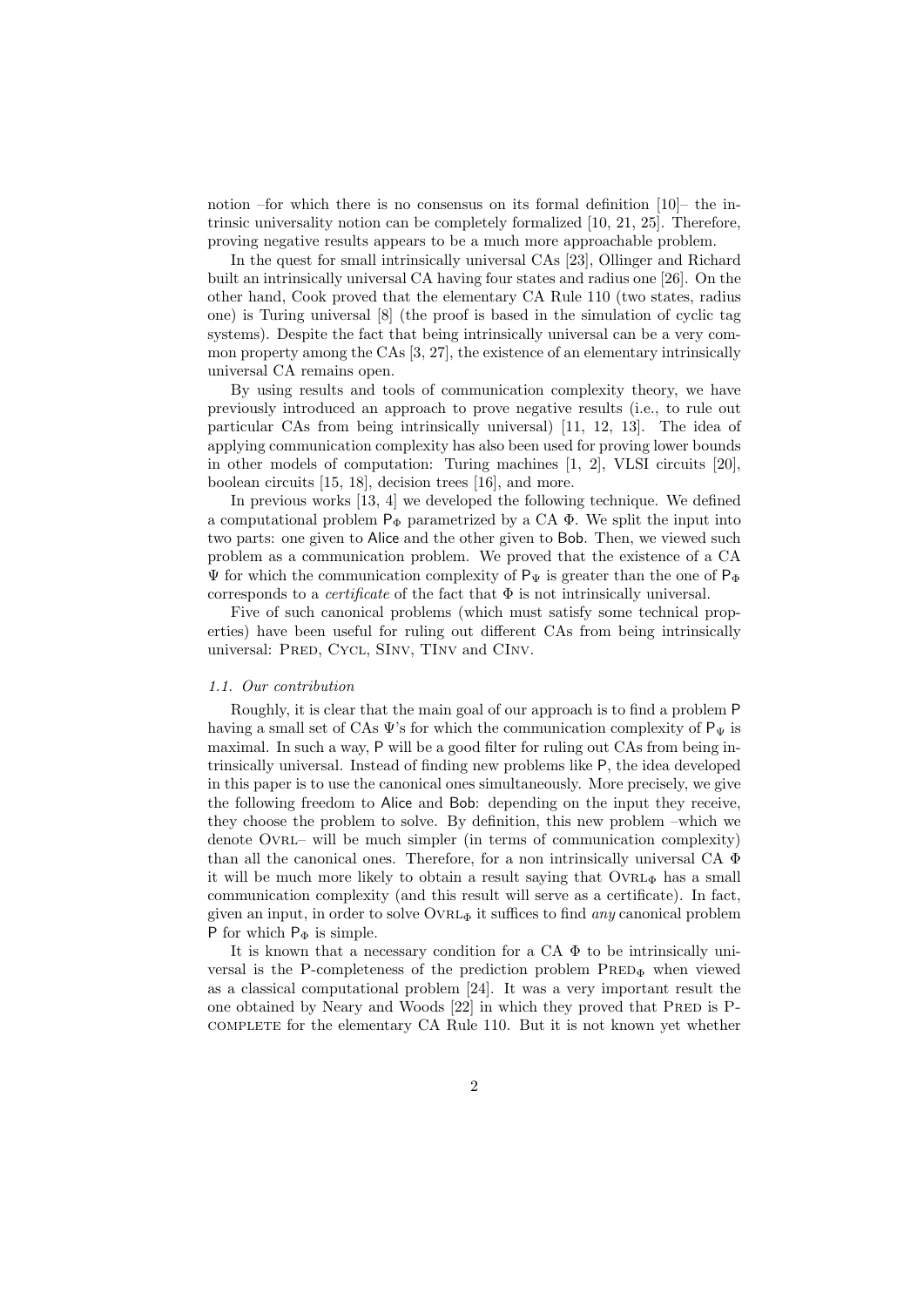CA Rule 110 is intrinsically universal. Since it is not difficult to find non intrinsically universal CAs for which PRED is P-COMPLETE [9], we think that our approach is a very promising alternative for proving negative results. In fact, there exist CAs whose prediction problem is P-COMPLETE but for which the communication complexity is not maximal [13].

In addition, we also would like to point out that the idea of letting Alice and Bob choose the problem they solve is, to our knowledge, new in the communication complexity area.

#### *1.2. Basic definitions*

#### *1.2.1. Communication complexity (see [19])*

For a function  $f: X \times Y \to Z$ , the main question in the communication complexity setting is how much information do Alice and Bob need to exchange, in the worst case, in order to compute  $f(x, y)$ , with Alice knowing only  $x \in X$ and Bob only  $y \in Y$ . This communication problem f is solved by a protocol, which specifies, at each step of the communication between Alice and Bob, who speaks (Alice or Bob), and what she/he says (a bit, 0 or 1), as a function of her/his respective input.

Formally, a protocol  $\mathcal P$  over a domain  $X \times Y$  with range Z is a binary tree where each internal node *v* is labeled either by a map  $a_v : X \to \{0,1\}$  or by a map  $b_v: Y \to \{0,1\}$ , and each leaf  $\ell$  is labeled either by a map  $A_\ell: X \to Z$  or by a map  $B_\ell: Y \to Z$ .

The *value* of protocol  $P$  on input  $(x, y) \in X \times Y$  is given by  $A_{\ell}(x)$  (or  $B_{\ell}(y)$ ) where  $A_{\ell}$  (or  $B_{\ell}$ ) is the label of the leaf reached by walking on the tree from the root, turning left if  $a_v(x) = 0$  (or  $b_v(y) = 0$ ), and right otherwise. We say that a protocol computes a function  $f: X \times Y \to Z$  if, for every  $(x, y) \in X \times Y$ , its value on input  $(x, y)$  is  $f(x, y)$ .

Intuitively, each internal node specifies a bit to be communicated either by Alice or by Bob, whereas at the leaves either Alice or Bob determines the value of *f* when she/he has received enough information from the other party.

We denote by  $\mathbf{cc}(f)$  the (deterministic) communication complexity of a function  $f: X \times Y \to Z$ . It is the minimal depth of a protocol tree computing f.

**Definition 1.** *Given a function*  $f: X \times Y \to Z$ *, a subset*  $R = A \times B \subseteq X \times Y$ *is called f-monochromatic rectangle (in short, monochromatic rectangle) if f is constant on R.*

One approach for proving lower bounds on the communication complexity of an arbitrary function *f* is based on the so-called *fooling sets*.

**Definition 2.** *Given a function*  $f: X \times Y \to Z$ *, a set*  $\mathcal{F} \subseteq X \times Y$  *is a* fooling set *for f if there exists*  $z \in Z$  *such that:* 

- 1. For every  $(x, y) \in \mathcal{F}, f(x, y) = z$ ,
- 2. For every distinct pairs  $(x_1, y_1)$  and  $(x_2, y_2)$  in *F*, either  $f(x_1, y_2) \neq z$  or  $f(x_2, y_1) \neq z$ .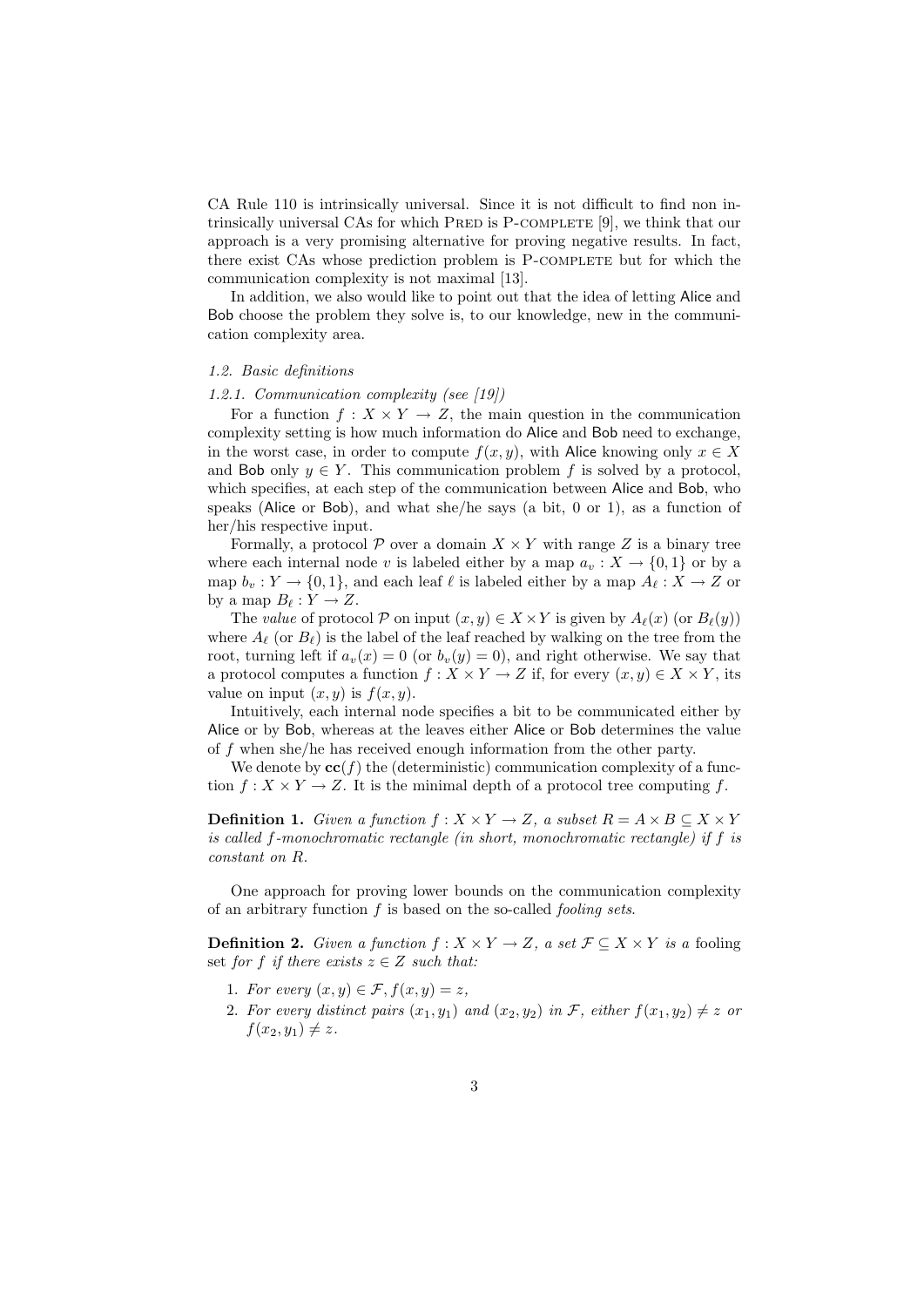The usefulness of fooling sets is given by the following lemma.

**Lemma 3.** *If*  $\mathcal{F}$  *is a fooling set of size t for*  $f$  *then*  $\mathbf{cc}(f) \ge \log_2(t)$ *.* 

Previous notions can be generalized to relations.

**Definition 4.** *A relation*  $R$  *is a subset*  $R \subseteq X \times Y \times Z$ *. The associated communication problem is the following:* Alice *receives*  $x \in X$ *,* Bob *receives*  $y \in Y$ *and they have to find a*  $z \in Z$  *such that*  $(x, y, z) \in R$ *.* 

A protocol  $P$  computes a relation  $R$  if for every legal input  $(x, y) \in X \times Y$ the protocol reaches a leaf marked by a value *z* such that  $(x, y, z) \in \mathcal{R}$ . Note that an input  $(x, y)$  is called legal if there exists at least one  $z \in Z$  such that  $(x, y, z) \in R$  (otherwise,  $(x, y)$  is called illegal).

We denote by  $\mathbf{cc}(R)$  the (deterministic) communication complexity of a relation  $R \subseteq X \times Y \times Z$ . It is the minimal depth of a protocol tree computing *R*.

**Definition 5.** *Given a relation*  $\mathcal{R} \subseteq X \times Y \times Z$ *, a subset*  $R = A \times B \subseteq X \times Y$ *is called monochromatic rectangle if there exists a value z such that for every*  $(x, y) ∈ A × B$  *either*  $(x, y, z) ∈ R$  *or*  $(x, y)$  *is illegal.* 

Now we introduce two classical communication problems used in next section: EQ, DISJ :  $\{0,1\}^n \times \{0,1\}^n \to \{0,1\}$ . EQ $(x, y) = 1$  iff  $x = y$  and  $DISJ(x,y) = 1$  iff  $x_i \cdot y_i = 0$  for all  $1 \leq i \leq n$ . It is well-known that the best possible protocol for both problems is the one consisting in sending the whole input from one party to the other. In other words, their communication complexity is  $\Theta(n)$ .

#### *1.2.2. Intrinsic universality in CAs (see [23])*

A (one-dimensional) CA is defined by its local rule  $\phi : A^{2r+1} \to A$  (where *A* corresponds to the set of states and *r* denotes the radius of the local rule). We denote by  $\Phi: A^{\mathbb{Z}} \to A^{\mathbb{Z}}$  the global rule induced by  $\phi$  following the classical definition  $\Phi(x)_i = \phi(x_{i-r}, \ldots, x_{i+r})$ . The *t*-step iteration of the global function is denoted by  $\Phi^t: A^{\mathbb{Z}} \to A^{\mathbb{Z}}$ . Note that a global function  $\Phi$  can be represented by different local functions. All properties considered in this paper depend only on  $\Phi$  and are not sensitive to the choice of a particular local function. However, to avoid useless formalism, we use the following notion of *canonical* local representation:  $(\phi, r)$  is the canonical local representation of  $\Phi$  if  $\phi$  has radius *r* and it is the local function of smallest radius having  $\Phi$  as its associated global function. We say that a CA  $\Phi_1$  is a *sub-automaton* of a CA  $\Phi_2$ , and we denote  $\Phi_1 \subseteq \Phi_2$  if, after renaming the states, we can identify the transitions of Φ<sup>1</sup> in Φ2. Formally, Φ<sup>1</sup> *⊑* Φ<sup>2</sup> if there is an injective map *ι* from *A*<sup>1</sup> to *A*<sup>2</sup> such that  $\bar{\iota} \circ \Phi_1 = \Phi_2 \circ \bar{\iota}$ , where  $\bar{\iota} : A_1^{\mathbb{Z}} \to A_2^{\mathbb{Z}}$  denotes the *uniform extension* of  $\iota$  and  $A_i$  is the set of states of the CA  $\Phi_i$ . Note that  $\bar{\iota}$  is the uniform extension of  $\iota$  if  $\overline{\iota}(\cdots x_{-1}x_0x_1\cdots) = \cdots \iota(x_{-1})\iota(x_0)\iota(x_1)\cdots$ , for every  $(x_i)_{i\in\mathbb{Z}} \in A_1^{\mathbb{Z}}$ .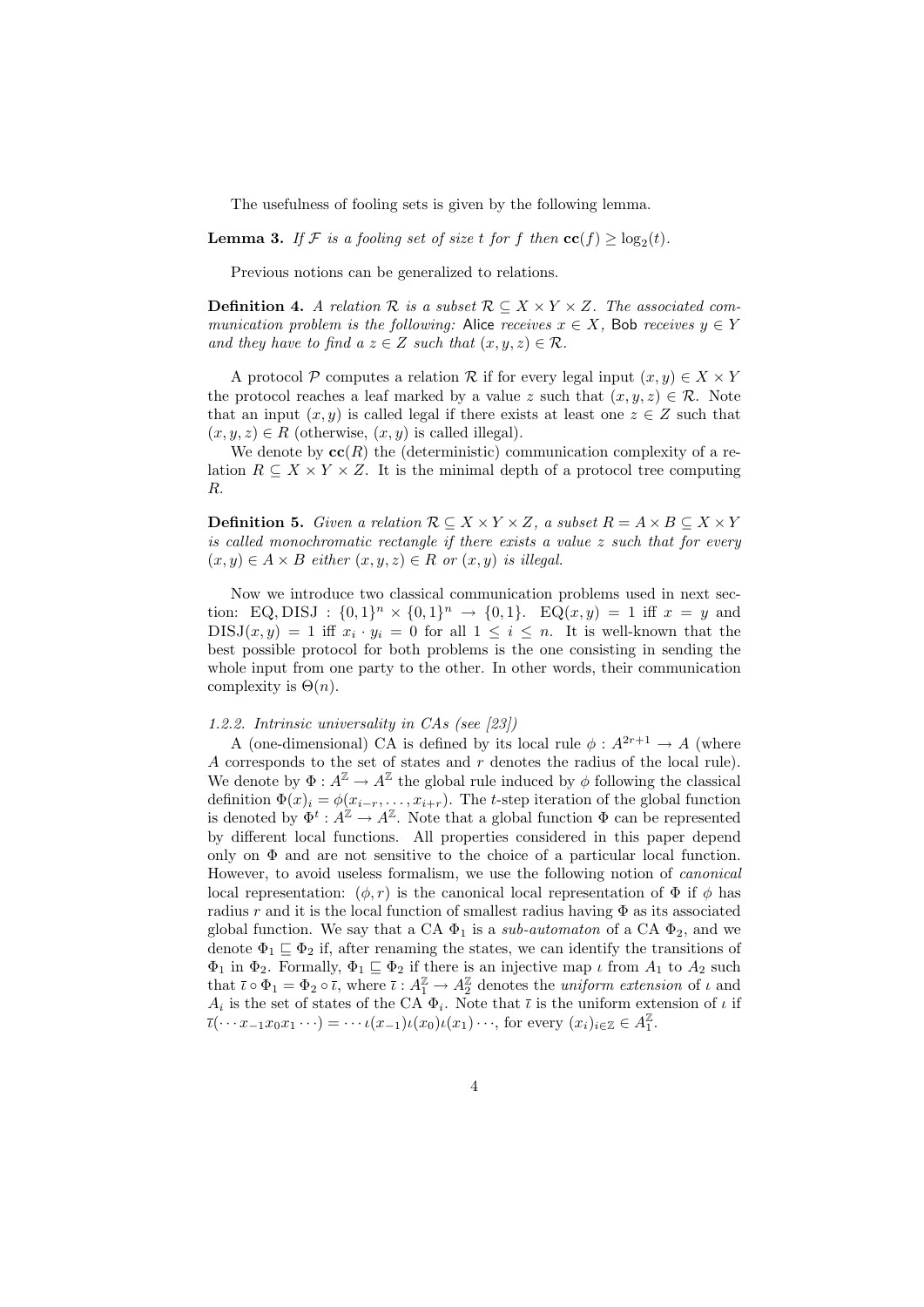We say that a CA  $\Phi_2$  simulates a CA  $\Phi_1$  if some *rescaling* of  $\Phi_2$  is a subautomaton of some *rescaling* of  $\Phi_1$ . The ingredients of the rescalings are simple: packing cells into blocks, iterating the rule and composing with a translation.

Formally, given any state set *A* and any  $m \geq 1$ , we define the bijective packing map  $\gamma_m: A^{\mathbb{Z}} \to (A^m)^{\mathbb{Z}}$  by:

$$
\forall i \in \mathbb{Z} : (\gamma_m(x))(i) = (x(mi), \dots, x(mi+m-1)),
$$

for all  $x \in A^{\mathbb{Z}}$ . We define the *shift* map as  $\sigma : A^{\mathbb{Z}} \to A^{\mathbb{Z}}$ , where  $\sigma(x)_i = x_{i+1}$ , for each configuration  $x \in A^{\mathbb{Z}}$ .

The rescaling  $\langle m, t, z \rangle$  of  $\Phi$  by parameters  $m$  (packing),  $t \geq 1$  (iterating) and  $z \in \mathbb{Z}$  (shifting) is the CA with set of states  $A^m$  and global rule:

$$
\gamma_m \circ \sigma^z \circ \Phi^t \circ \gamma_m^{-1}.
$$

The fact that the above function is the global rule of a CA follows from Curtis-Lyndon-Hedlund theorem [17] because it is continuous and commutes with the shift. With these definitions, we have the following.

**Definition 6.** We say that  $\Phi_2$  simulates  $\Phi_1$ , denoted  $\Phi_1 \preccurlyeq \Phi_2$ , if there exist *rescaling parameters*  $m_1, m_2, t_1, t_2 \in \mathbb{N}$  and  $z_1, z_2 \in \mathbb{Z}$  such that

$$
\Phi_1^{\langle m_1,t_1,z_1\rangle}\sqsubseteq\Phi_2^{\langle m_2,t_2,z_2\rangle}.
$$

We can now naturally define the notion of universality associated to this simulation relation.

**Definition 7.**  $\Psi$  *is* intrinsically universal *if for all*  $\Phi$  *it holds that*  $\Phi \preccurlyeq \Psi$ *.* 

### **2. Overlapping in the communication complexity model**

We start this section by formalizing the idea of letting several parties (in particular, Alice and Bob) choose which problem to solve.

**Definition 8.** Let  $\{f_i: X \times Y \to Z_i\}_{i=1}^k$  be a family of functions. We define *the* overlapping  $f_1 \oplus \cdots \oplus f_k$  *of such family as the relation that follows:* 

$$
(x, y, (z, i)) \in f_1 \uplus \cdots \uplus f_k \iff f_i(x, y) = z.
$$

In other words,  $f_1 \,\,\forall \,\cdots \,\forall f_k$  asks about some index *i* pointing towards a problem  $f_i$  together with the answer  $z \in Z_i$  to such problem. The communication complexity of  $f_1 \oplus \cdots \oplus f_k$  corresponds to the amount of information Alice and Bob need to exchange in order to find a correct answer. Obviously, **cc**(*f*<sup>1</sup> *⊎ · · · ⊎ fk*) *≤* min*i*=1*,...,k* **cc**(*fi*).

We introduce now a generalization of the classical fooling set notion.

**Definition 9.** *Let*  $\{f_i: X \times Y \to Z_i\}_{i=1}^k$  *be a family of functions.*  $\mathcal{F} \subseteq X \times Y$ *is called a fooling set if, for all*  $1 \leq i \leq k$ *, there exists a value*  $z_i \in Z_i$  *such that:*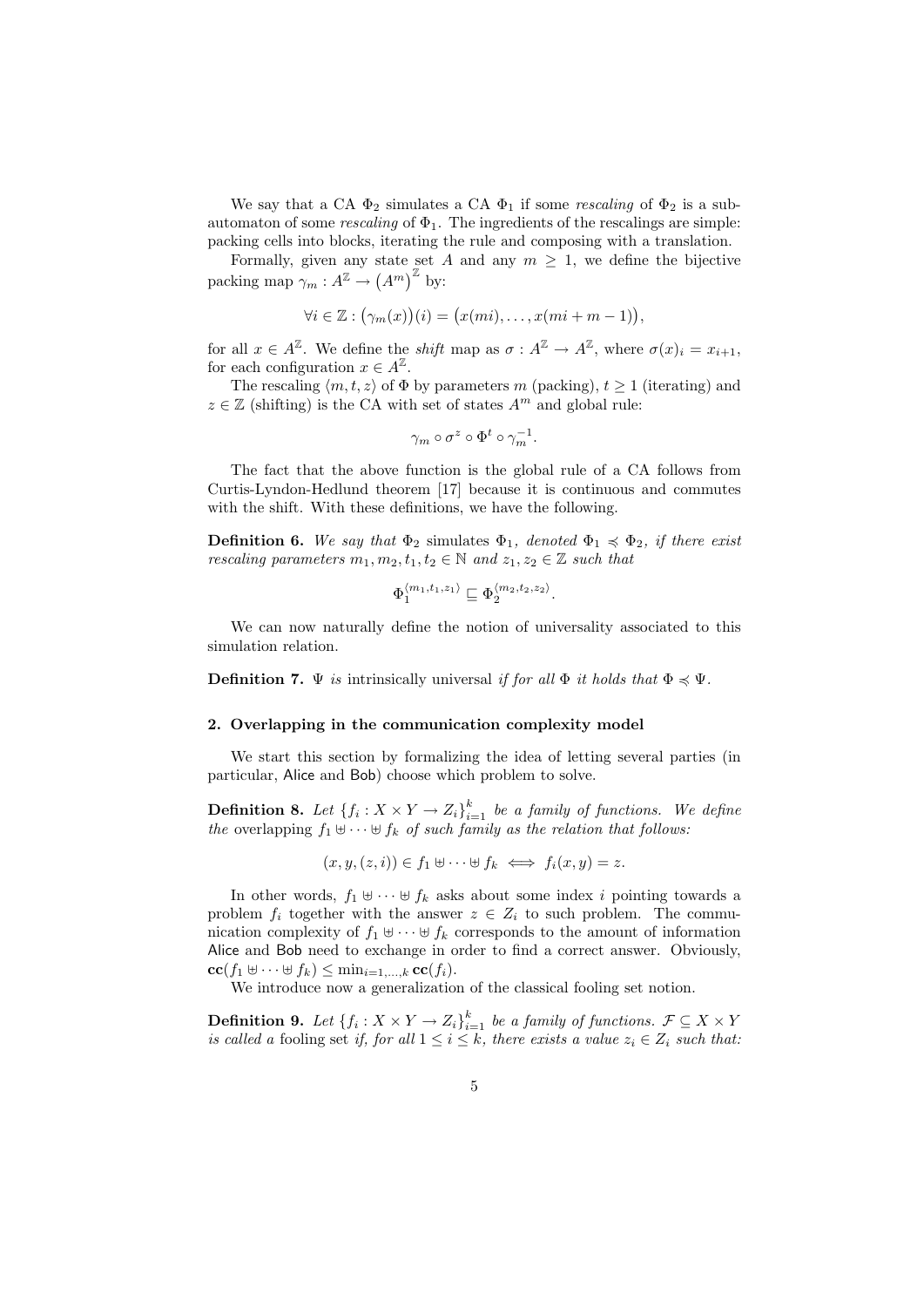- For every  $(x, y) \in \mathcal{F}$ ,  $f_i(x, y) = z_i$ .
- For every two distinct pairs  $(x_1, y_1)$  and  $(x_2, y_2)$  in *F*, either  $f_i(x_1, y_2) \neq$  $z_i$  *or*  $f_i(x_2, y_1) \neq z_i$ *.*

**Proposition 10.** *If*  $\{f_i: X \times Y \to Z_i\}_{i=1}^k$  *has a fooling set*  $\mathcal F$  *of size t, then:* 

$$
\mathbf{cc}(f_1 \uplus \dots \uplus f_k) \ge \log_2 t.
$$

PROOF. Analogous to the case  $k = 1$  [19].  $\Box$ 

**Example 11.** *Consider functions* EQ *and* DISJ *which were defined in the Introduction.* Recall that  $\mathbf{cc}(EQ)$ ,  $\mathbf{cc}(DISJ) \in \Theta(n)$ . In order to clarify our defi*nition we are going to show that*  $\mathbf{cc}(EQ \oplus DISJ) \in \Theta(\log n)$ *.* 

For the upper bound consider the following protocol. If  $x = 0...0$  then Alice *sends a* 0 *to* Bob; *otherwise she sends a* 1*.* If Bob *received a* 0 *or if*  $y = 0 \dots 0$ *then he answers*  $DISJ(x, y) = 1$ *; otherwise he sends the position i corresponding to the leftmost* 1 *in y.* Finally, Alice *compares*  $x_i$  *with*  $y_i$ *.* If  $x_i = y_i$  *then she answers*  $DISJ(x, y) = 0$ *; otherwise she answers*  $EQ(x, y) = 0$ *. Obviously, the complexity of the protocol is O*(log *n*) *because of the number of bits needed to encode index i.*

*For the lower bound, we are going to prove that the set*  $\mathcal{F} = \{(x, x) \in$  $\{0,1\}^n \times \{0,1\}^n : \sum_{i=1}^n x_i = 1\}$  is a fooling set. Let  $(x, x), (x', x') \in \mathcal{F}$  such that  $x \neq x'$ . Then,  $\overline{DISJ}(x, x) = \overline{DISJ}(x', x') = 0$  and  $\overline{EQ}(x, x) = \overline{EQ}(x', x') = 1$ , *but*  $DISJ(x, x') = 1$  *and*  $EQ(x, x') = 0$ *. Note that*  $|\mathcal{F}| = n$  *and therefore*  $\mathbf{cc}$  (EQ  $\uplus$  DISJ)  $\in \Theta(\log n)$ *.* 

A natural question arises from previous example: Is it true that for every function *f* with  $\mathbf{cc}(f) \in \Theta(n)$  there exists another function *g* with  $\mathbf{cc}(g) \in \Theta(n)$ such that  $\mathbf{c}(\mathbf{f} \oplus \mathbf{g}) \ll \mathbf{c}(\mathbf{f})$ ? For answering this question we introduce the parameter  $\delta(f)$ .

**Definition 12.** *Given a function*  $f: X \times Y \rightarrow Z$ *, we define the parameter*  $\delta(f) = \log_2 \max \{|A| : A \times B \subseteq X \times Y \text{ is a monochromatic square}\},\text{ where } A \times B \subseteq X \times Y$ *B* is a monochromatic square if it is a monochromatic rectangle and  $|A| = |B|$ .

**Proposition 13.** Let  $f: X \times Y \to Z_f$  and  $g: X \times Y \to Z_g$ . It follows that  $c\mathbf{c}(q) \leq c\mathbf{c}(f \oplus q) + \delta(f).$ 

PROOF. Let  $P$  be a protocol for  $f \oplus g$ . We can see such protocol as a tree of height *h* where the set of leaves  $L = L_f \cup L_g$  is such that  $L_f$  are the answers to *f* and  $L_g$  the answers to *g*. Obviously, the set of inputs  $R_\ell \subseteq X \times Y$  that ends in the leaf  $\ell \in L$  corresponds to a monochromatic rectangle of the function it answers.

Now, from  $P$ , we can construct another protocol  $\tilde{P}$  that solves *g* (see Figure 1). Suppose that with  $P$  we arrive to a leaf  $\ell$  that answers  $g$  (i.e.,  $\ell \in L_q$ ). If this is the case, no modification is done. In the other case, we know that  $\ell \in L_f$  and  $R_{\ell}$  is an *f*-monochromatic rectangle (this is a well-known property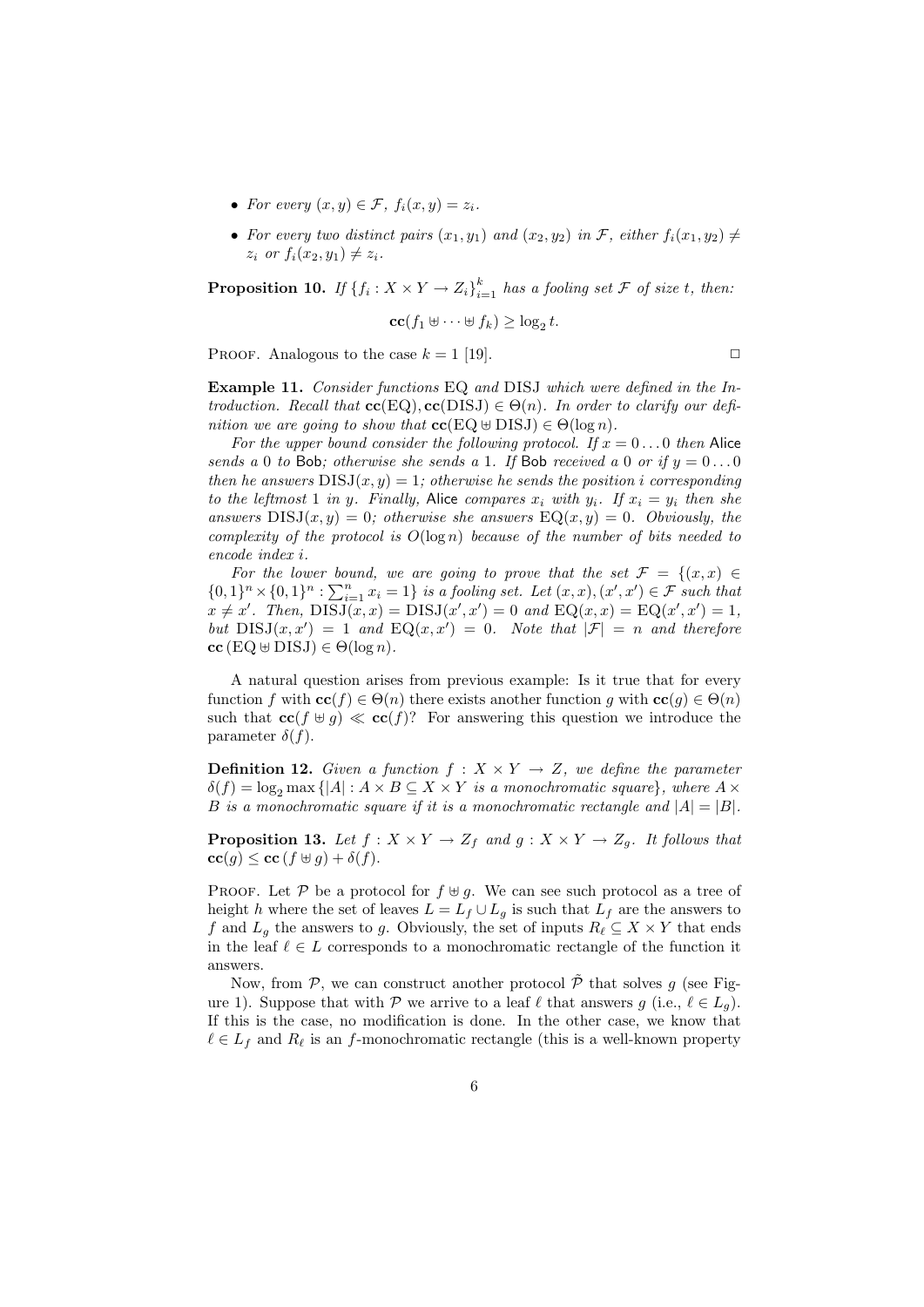of protocol trees [19]). Note that with respect to  $g$  the rectangle  $R_l$  is not necessarily monochromatic. Such rectangle has length or width less or equal to  $2^{\delta(f)}$ . Then, the complexity of the subproblem  $g|_{R_\ell}$  is less or equal to the logarithm of the smaller side of  $R_\ell$  with the trivial protocol that communicates the whole input. Replacing every leaf that answers *g* with that subprotocol, we construct a new protocol  $\tilde{\mathcal{P}}$  where all the leaves belong to  $L_g$ . Such protocol solves g and the height of its tree is less or equal to  $h + \delta(f)$ . Taking the minimum over all the protocols that solve  $f \oplus q$  we get that  $\mathbf{cc}(q) \leq \mathbf{cc}(f \oplus q) + \delta(f)$ .



Figure 1: Construction of protocol  $\tilde{\mathcal{P}}$ .

Now we are in position to give an answer to the question whether for every function *f* such that  $\mathbf{cc}(f) \in \Theta(n)$  there exists another function *g* such that  $cc(g) \in \Theta(n)$  and  $cc(f \oplus g) \ll cc(f)$ . The answer, as it is stated in Proposition 15, is negative. More precisely, we are going to prove the existence of a function  $f^*$  such that  $\delta(f^*) \leq \log n + 1$ . For proving this we are going to use (by relaxing and manipulating upper and lower bounds) a well-known, non trivial result from Ramsey theory. More precisely, we are going to identify a monochromatic square with a bipartite monochromatic complete subgraph.

**Proposition 14.** *[7] for all k sufficiently large:*

$$
\log k - 1 \le \log \log b(k) \le \log k + 1,
$$

*where*  $b(k)$  *denotes the minimum number such that for every edge bicoloring of the graph*  $K_{b(k),b(k)}$  *there exists a monochromatic subgraph*  $K_{k,k}$ *.* 

**Proposition 15.** *There exists a function*  $f^*$ :  $\{0,1\}^n \times \{0,1\}^n \rightarrow \{0,1\}$  *such that, for every other function*  $g: \{0,1\}^n \times \{0,1\}^n \to \{0,1\}$  *with*  $\mathbf{cc}(g) \in \Theta(n)$ *, we have*  $\mathbf{cc}(f^* \oplus g) \in \Theta(n)$ *.* 

PROOF. We use the lower bound for  $b(k)$  of Proposition 14. Then, identifiying functions  $f: \{0,1\}^n \times \{0,1\}^n \to \{0,1\}$  with bicolorings of the graph  $K_{2^n,2^n}$ , *b*(*k*) with  $2^n$  and  $\log k$  with  $\delta(f)$ , we have that there exists  $f^*$  such that  $\delta(f^*) \leq$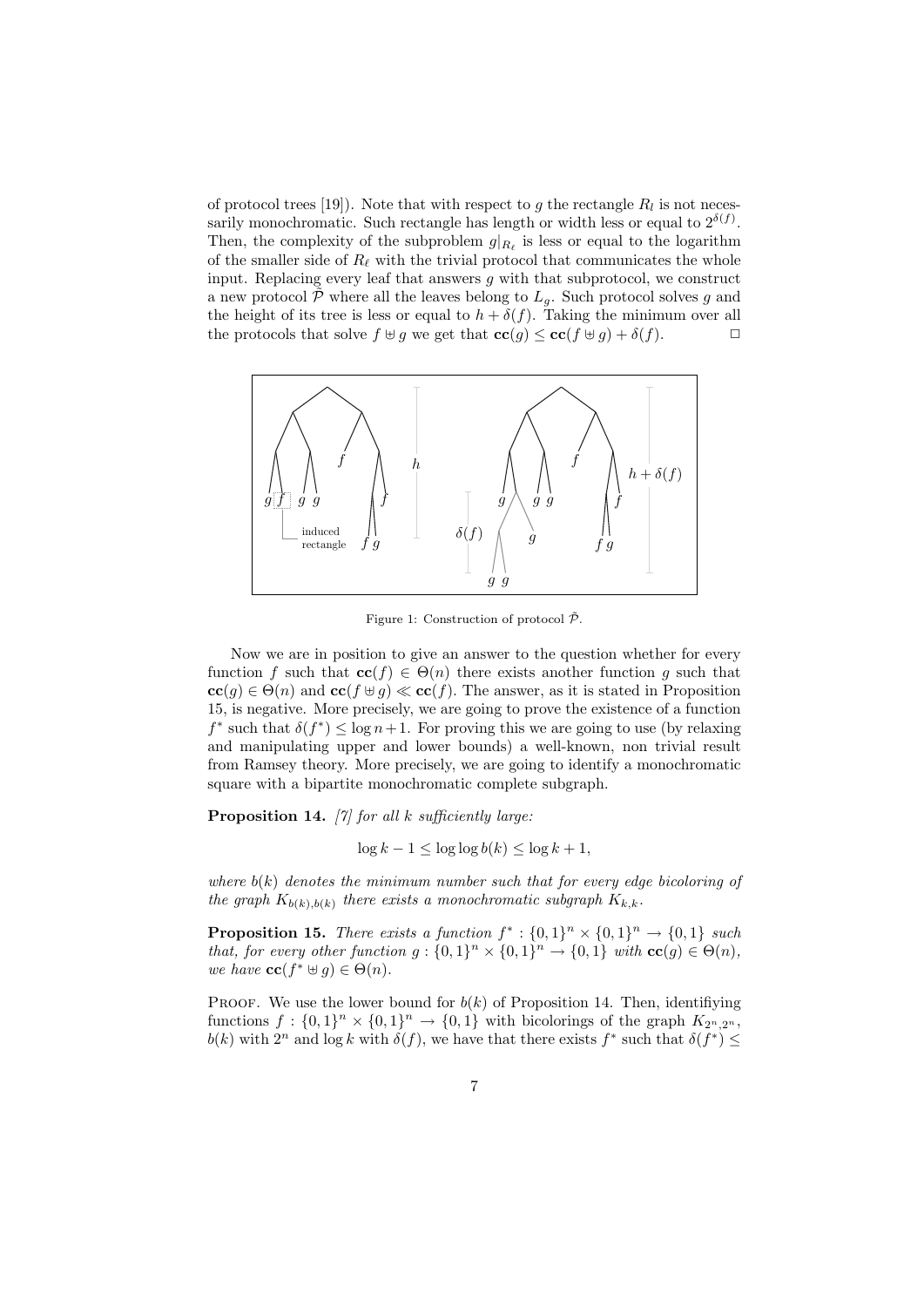$\log n + 1$  (for all *n* sufficiently large). Then, by Proposition 13,  $\mathbf{cc}(f^* \oplus g) \in$  $\Omega(n - \log n)$  and the result follows.  $\Box$ 

**Remark 1.** By using the upper bound for  $b(k)$  from Proposition 14, and the same identification of the proof above, we have that every  $f : \{0,1\}^n \times \{0,1\}^n \to$ *{*0*,* 1*}* satisfies that  $\delta(f)$  *≥* log *n* − 1 (for all *n* sufficiently large).

### **3. Communication problems in CAs**

We first consider classical computational input-output problems of the form  $P : A^+ \to Z$  whose inputs are words over some alphabet *A* and outputs are elements of a finite set *Z*. Given such type of problems P, we define, for any *n*, its restriction to words of length *n*, i.e., we consider the restricted problem  $P|_{n}: A^{n} \to Z$ . The key idea of the communication approach is to *split* the input into two parts. More precisely, for any  $1 \leq i < n$ , we define  $\mathsf{P}^{\mid i}_{n} : A^{i} \times A^{n-i} \to Z$ . Therefore, for every  $x \in A^i$  and  $y \in A^{n-i}$ , we have  $P|_n^i(x, y) = P|_n(xy)$ . Then, we can consider the communication complexity  $\mathbf{cc}(\mathsf{P}_{n}^i)$  of the *i*th split function  $P|_n^i$ . Note that, when the lengths of *x* and *y* are known, we simply write  $P(x, y)$ instead of  $P|_n^i(x, y)$ . Now we can define the communication complexity of P as follows.

**Definition 16.** *Let*  $P: A^+ \to Z$  *be a computational problem. The* communication complexity *of* P*, denoted* CC(P)*, is the function*  $n \mapsto \max_{1 \leq i < n}$ **cc**  $(P|_n^i)$ .

Having this, we proceed to define five problems induced by CAs. These problems are related to prediction, existence of cycles, spacial-invasion, temporalinvasion and controlled-invasion.

**Definition 17.** PRED<sup>*l*</sup><sub> $\Phi$ </sub> [13]. (The CA  $\Phi$  and  $l \in \mathbb{N}$  are fixed parameters). The *input of*  $\text{PRED}_{\Phi}^l$  *is a word*  $x \in A^+$ *. The output is the word*  $z \in A^+$  *that results*  $a$ *fter iterating*  $\frac{|x|-l}{2r}$  $\left| \right.$  *steps (where*  $\overline{r}$  *is the radius) the CA*  $\Phi$  *starting from*  $\overline{x}$ *. Intuitively, we apply*  $\Phi$  *to the finite word x until ending up with a word shorter than*  $2rl + 1$ *.* 

**Definition 18.** Cycl<sup>k</sup><sub> $\Phi$ </sub> [13]. (The CA  $\Phi$  and  $k \in \mathbb{N}$  are fixed parameters). *The input of* Cycl<sub> $\Phi$ </sub><sup>*is a word*  $x \in A^+$ *. Let*  $p_x = \ldots x \, x \, \ldots \in A^{\mathbb{Z}}$  be the</sup> *x-periodic configuration. Clearly, the evolution of* Φ *starting from p<sup>x</sup> becomes periodic (in time) after a finite number of steps. The output of*  $CycL^k$  *consists in determining whether the length of this ultimate (temporal) period is less or equal to k (the answer* 1 *means yes and the answer* 0 *means no).*

**Definition 19.** SINV<sup>u</sup><sub> $\Phi$ </sub> [13]. (The CA  $\Phi$  and  $u \in A^+$  are fixed parameters). *The input of*  $\text{SInv}_{\Phi}^u$  *is a word*  $x \in A^+$ *. Let*  $p_u = \ldots uu \ldots \in A^{\mathbb{Z}}$  and let  $p_u(x) \in A^{\mathbb{Z}}$  be the configuration obtained by putting the word  $x$  at the origin *over*  $p_u$ . The output of  $\text{SInv}_{\Phi}^u$  consists in determining whether the differences *between*  $p_u$  *and*  $p_u(x)$  *will expand to an infinite width as times tends to infinity when applying* Φ *(the answer* 1 *means yes and the answer* 0 *means no). See Figure 2.*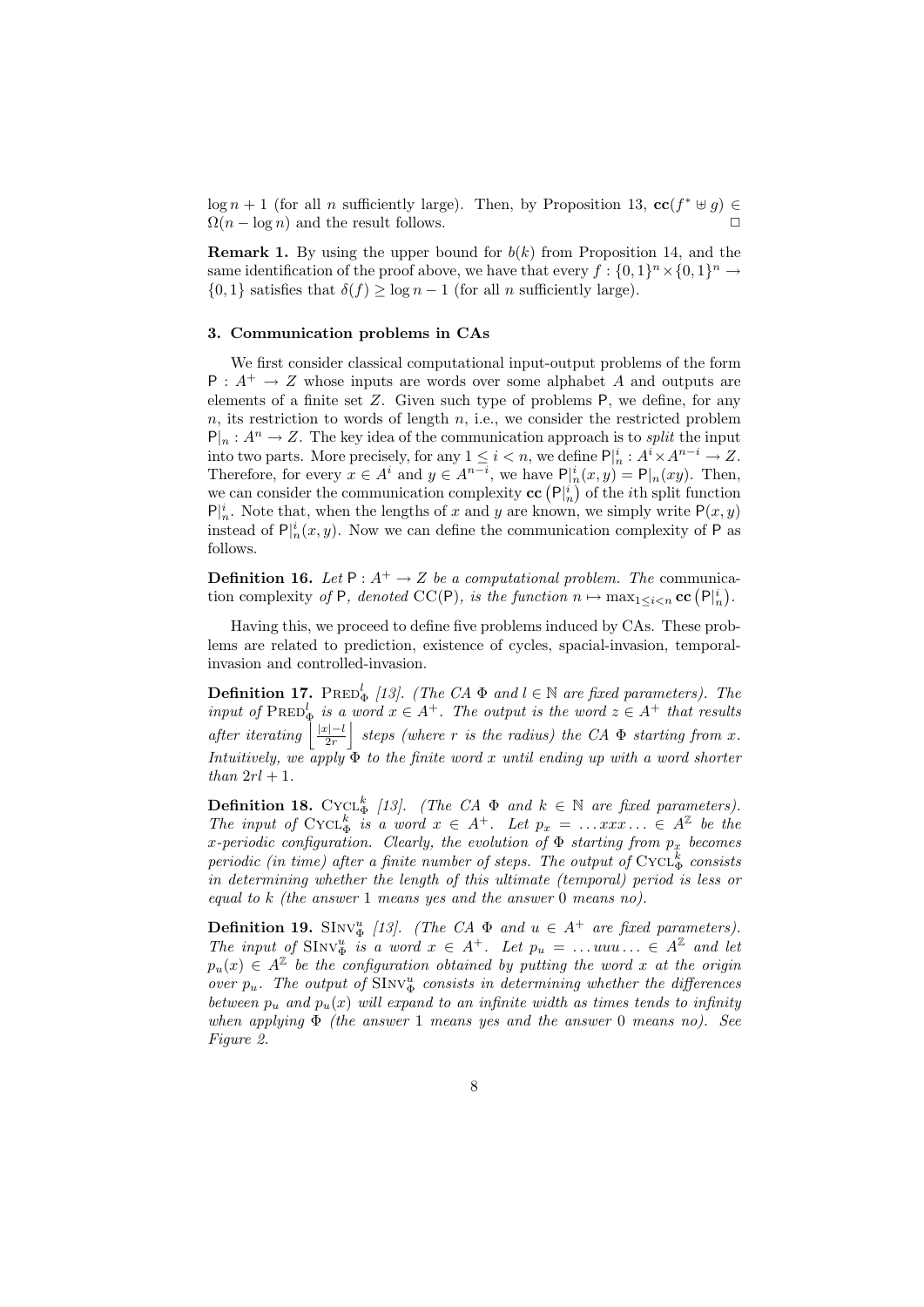

Figure 2:  $\text{SInv}_{\Phi}^u(x, y)$ .

**Definition 20.** TInv<sup>u</sup><sub> $\Phi$ </sub> [4]. (The CA  $\Phi$  and  $u \in A^+$  are fixed parameters). The *input of*  $\text{TInv}_{\Phi}^u$  *is a word*  $x \in A^+$ *. Let*  $p_u$  *and*  $p_u(x)$  *be defined as in Definition 19. The output of*  $TINV_{\Phi}^u$  *consists in determining whether the differences between*  $p_u$  *and*  $p_u(x)$  *persist forever when applying*  $\Phi$  *(the answer* 1 *means yes and the answer* 0 *means no).*

**Definition 21.** CINV<sup>u</sup><sub> $\Phi$ </sub> [4]. (The CA  $\Phi$  and  $u \in A^+$  are fixed parameters). *The input of*  $\text{CInv}_{\Phi}^u$  *is a word*  $x \in A^+$ *. Let*  $p_u$  *and*  $p_u(x)$  *be defined as in Definition 19. The output of*  $\text{CInv}_{\Phi}^u$  *consists in determining whether the differences between*  $p_u$  *and*  $p_u(x)$  *persist forever but remain bounded to a finite width*  $1 \leq w < \infty$  when applying  $\Phi$  *(the answer* 1 *means yes and the answer* 0 *means no).*

**Remark 2.** For all CA Φ and for all word *u*:

$$
CInv_{\Phi}^{u}(x) = [TInv_{\Phi}^{u}(x) \wedge \neg \text{SInv}_{\Phi}^{u}(x)].
$$

# **4. Elementary CA Rule 184**

The goal of this section is to illustrate with a concrete example the power of the overlapping operation. For such purpose we are going to consider the elementary CA Rule 184, denoted by  $\Phi_{184}$ , which has been used as a model for traffic flow and ballistic annihilation [6], among others.

| $\sim$<br>w                                             |   |                         |                          |              |        |             |  |
|---------------------------------------------------------|---|-------------------------|--------------------------|--------------|--------|-------------|--|
| $\sim$<br>$\sim$<br>$\omega$<br>$\overline{\mathbf{v}}$ | ◡ | $\sim$ $\sim$<br>ᅩ<br>- | $\circ\circ$<br><b>.</b> | -<br>◡<br>-- | ິ<br>◡ | ◡<br>ັ<br>- |  |

Table 1: Elementary CA Rule 184.

We are going to prove that, despite the fact that:

$$
\exists \overline{u} \in A^+, \mathrm{CC}\left(\mathrm{SInv}_{\Phi_{184}}^{\overline{u}}\right), \mathrm{CC}\left(\mathrm{TInv}_{\Phi_{184}}^{\overline{u}}\right) \in \Theta(\log n),
$$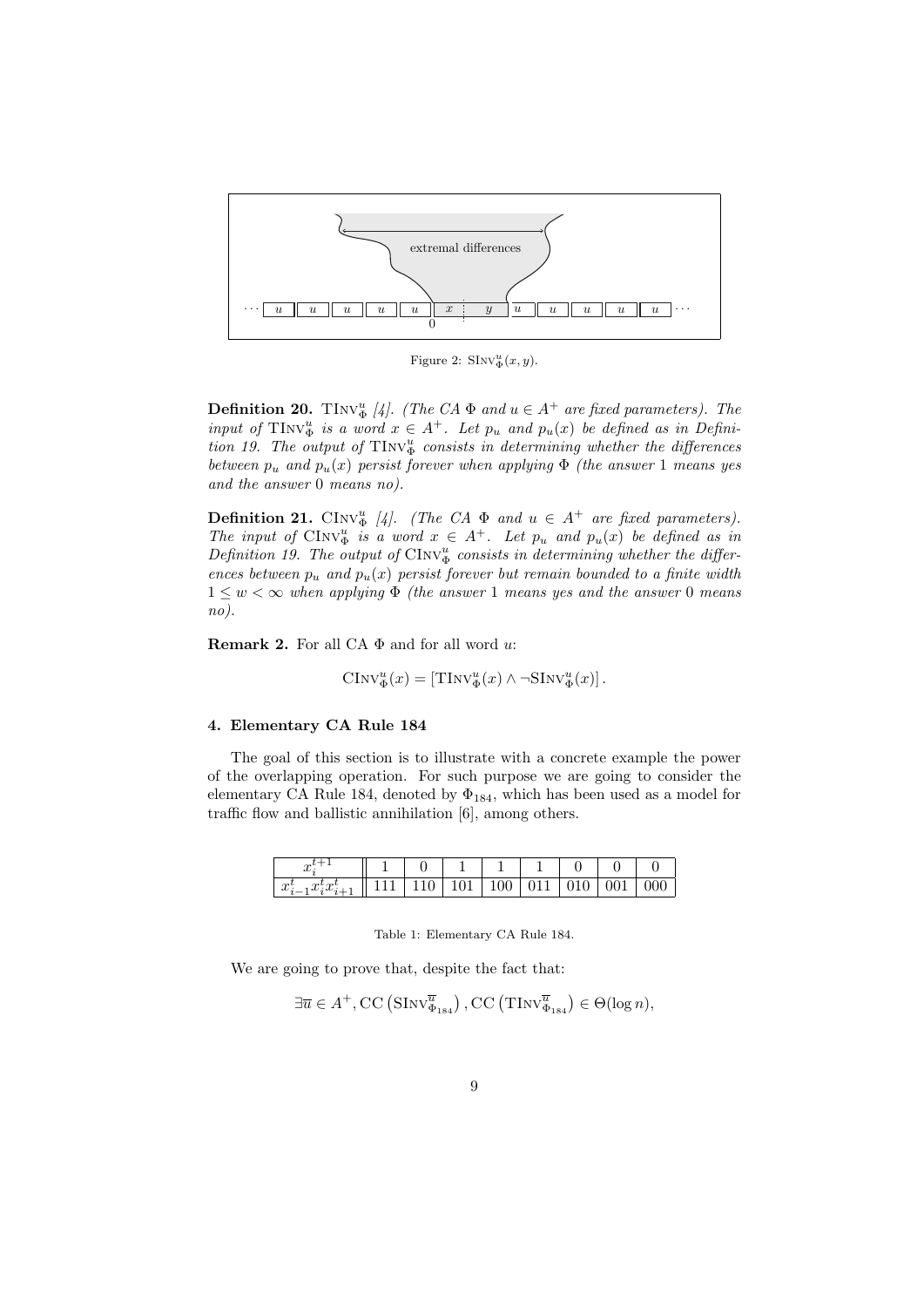when we overlap the two problems the communication complexity decreases dramatically. More precisely,

$$
\forall u \in A^+, \mathsf{CC}\left(\mathsf{SInv}_{\Phi_{184}}^u \oplus \mathsf{TInv}_{\Phi_{184}}^u\right) \in O(1).
$$

The CA  $\Phi_{184}$  has a set of states  $A = \{0, 1\}$  and its local rule is defined in Table 1. We can understand space-time diagrams of  $\Phi_{184}$  as particles and antiparticles moving with speed 1 in a a background  $p_{01} = \infty 01^{\infty} = \dots 010101 \dots$ [5]. Formally, a particle is the interstice (the gap) between two consecutive 1s (white cells) and an antiparticle is the the interstice (the gap) between two consecutive 0s (black cells). Therefore, as shown in Figures 3, 4, and 5, a particle can be seen as a pattern 11 which moves to the left while an antiparticle can be seen as pattern 00 moving to the right. Note that a block of *ℓ* consecutive 1s (0s) corresponds to a block of  $\ell - 1$  consecutive particles (antiparticles) moving to the left (right). The key property of this CA is that when a particle collides with an antiparticle both signals annihilate. Therefore, a key property of the initial configuration is the number and position of particles and antiparticles.

Let *u* be a word in  $A^+$ . We denote by  $\#_{11}(u)$  the number of particles in *u* and by  $\#_{00}(u)$  the number of antiparticles in *u*, where we consider *u* with cyclic boundary (for instance, if  $u = 0110$ , then  $\#_{00}(0110) = \#_{11}(0110) = 1$ ). Next, consider the set of balanced patterns  $\mathcal{B} = \{u \in A^+ : \#_{00}(u) = \#_{11}(u)\}\.$  It can be verified by induction that, for *t* large enough (more precisely, for  $t > |u|$ ), any periodic configuration  $p_u$  satisfies:

 $-\#_{00}(u) = \#_{11}(u) \Rightarrow \Phi_{184}^{t}(p_u) = p_{01}.$  $-\#_{00}(u) > \#_{11}(u) \Rightarrow \Phi_{184}^{t}(p_u) = p_v$ , for some  $v \in A^+$  s.t.  $\#_{00}(v) > \#_{11}(v) = 0$ .  $-\text{\#}_{00}(u) < \text{\#}_{11}(u) \Rightarrow \Phi_{184}^{t}(p_u) = p_v$ , for some  $v \in A^+$  s.t.  $\text{\#}_{11}(v) > \text{\#}_{00}(v) = 0$ .

Considering this, we have the following proposition.

**Proposition 22.**  $\forall u \in A^+, \mathsf{CC}\left(\mathsf{SInv}_{\Phi_{184}}^u\right), \mathsf{CC}\left(\mathsf{TInv}_{\Phi_{184}}^u\right) \in O(\log n).$ 

PROOF. We prove the case  $\text{SInv}_{\Phi_{184}}^u$  (the proof for  $\text{TInv}_{\Phi_{184}}^u$  is almost the same). The protocol is the following (recall that *u* is known to both parties):



Figure 3: Case  $\#_{00}(u) > \#_{11}(u)$  (time goes up).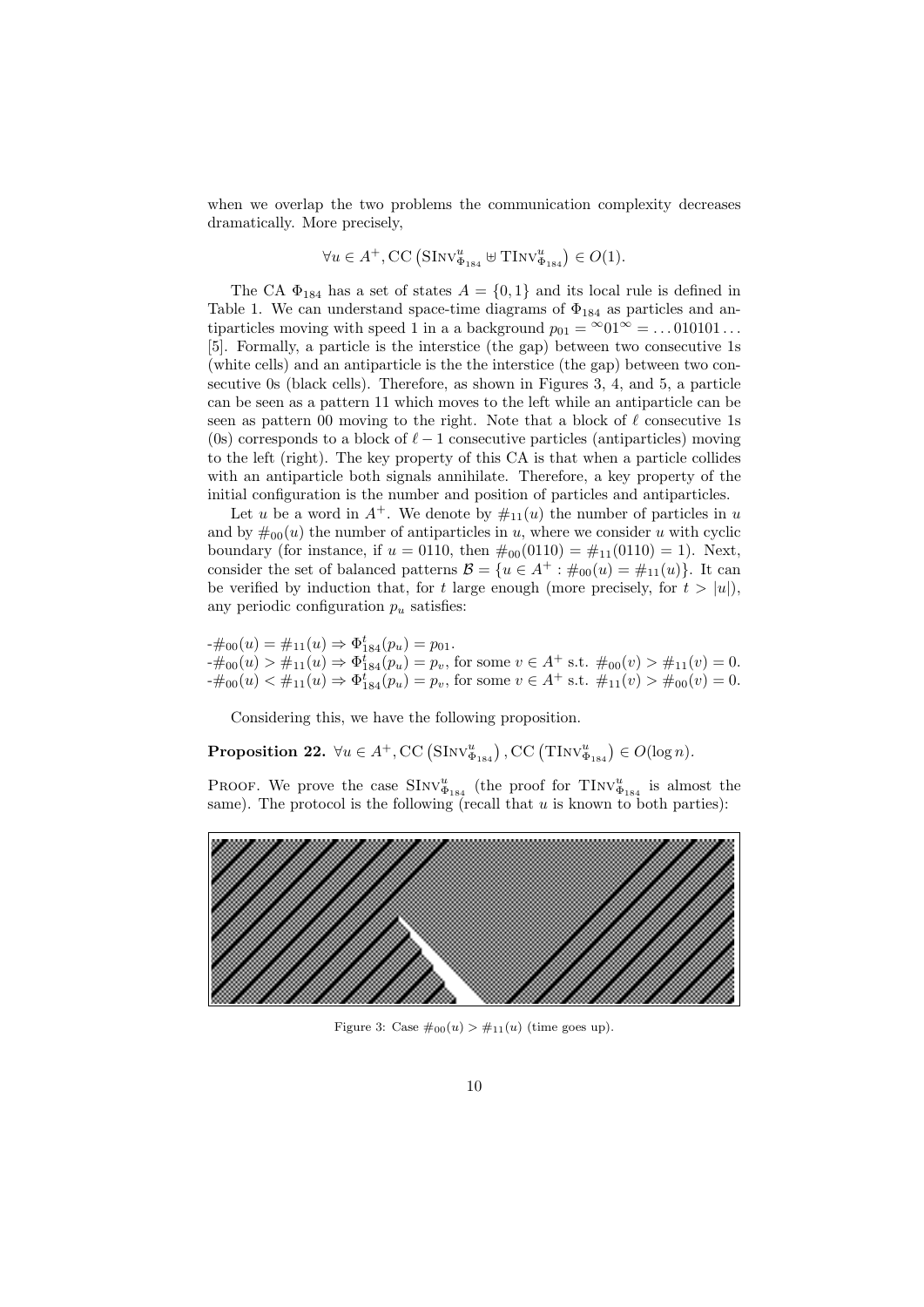**Case**  $u \notin \mathcal{B}$ **.** SINV $_{\Phi_{184}}^{u}(x, y) = 0$ . W.l.g. suppose that  $\#_{00}(u) > \#_{11}(u)$ . Since there are infinite antiparticles in  $p_u$  any perturbation will be stopped by the antiparticles (and restricted to a width proportional to the size of the input, see Figure 3).

**Case**  $u \in \mathcal{B}$ . Note that if we iterate  $p_u$  alone then we end up, after  $|u|$ steps, with the alternating background  $\cdots$  01010 $\cdots$ . Therefore, after |*u*| steps. the initial configuration  $p_u(xy)$  will be transformed into a new one which can be seen as  $\cdots$  010101*x'by* $\prime$ 010101 $\cdots$  with *b* being the central bit and where Alice knows  $\cdots$  010101*x'b* and Bob knows  $by'$ 010101 $\cdots$  (by sharing the central bit they are sure to count a possible central particle or antiparticle which could be formed by the rightmost cell of Alice with the leftmost cell of Bob in the initial configuration). For having this, Alice and Bob only needs to exchange a number of bits proportional to |*u*| that do not depend on the size of *x* and *y* (see Figure 4).



Figure 4: Case  $u \in \mathcal{B}$  and both (1) and (2) occur.

Consider the following two possible situations: (1) from the"side" of Alice (of the form  $\cdots$  010101 $x'$ *b*) there exists a particle that propagates infinitely far to the left; (2) from the "side" of Bob (of the form  $by'010101 \cdots$ ) there exists an antiparticle that propagates infinitely far to the right.

If (1) and (2) occur, then  $\text{SInv}_{\Phi_{184}}^u(x,y) = 1$ , since the gap between the rightmost difference and the leftmost difference grows to infinity (see Figure 4, time  $t = |u|$  is marked with an horizontal line).

If neither (1) nor (2) occurs, then  $\text{SInv}_{\Phi_{184}}^u(x,y) = 0$  (see Figure 5).

Let suppose, w.l.g, that only (1) occurs. In that case, it is sufficient for Alice to send the number of antiparticles that will cross the border between *x ′ b* and *by′* (more precisely, the number of antiparticles that cross the origin assuming that *y ′* does not differ with the background). With that information, Bob is able to decide whether the distance between the differences will grow to infinity. This last step has a logarithmic cost of information. Therefore,  $CC(SInv_{\Phi_{184}}^u) \in O(\log n).$ 

**Proposition 23.**  $\exists \overline{u} \in A^+, s.t. \ \operatorname{CC}(\operatorname{SInv}_{\Phi_{184}}^{\overline{u}})$ ,  $\operatorname{CC}(\operatorname{TInv}_{\Phi_{184}}^{\overline{u}}) \in \Theta(\log n)$ *.*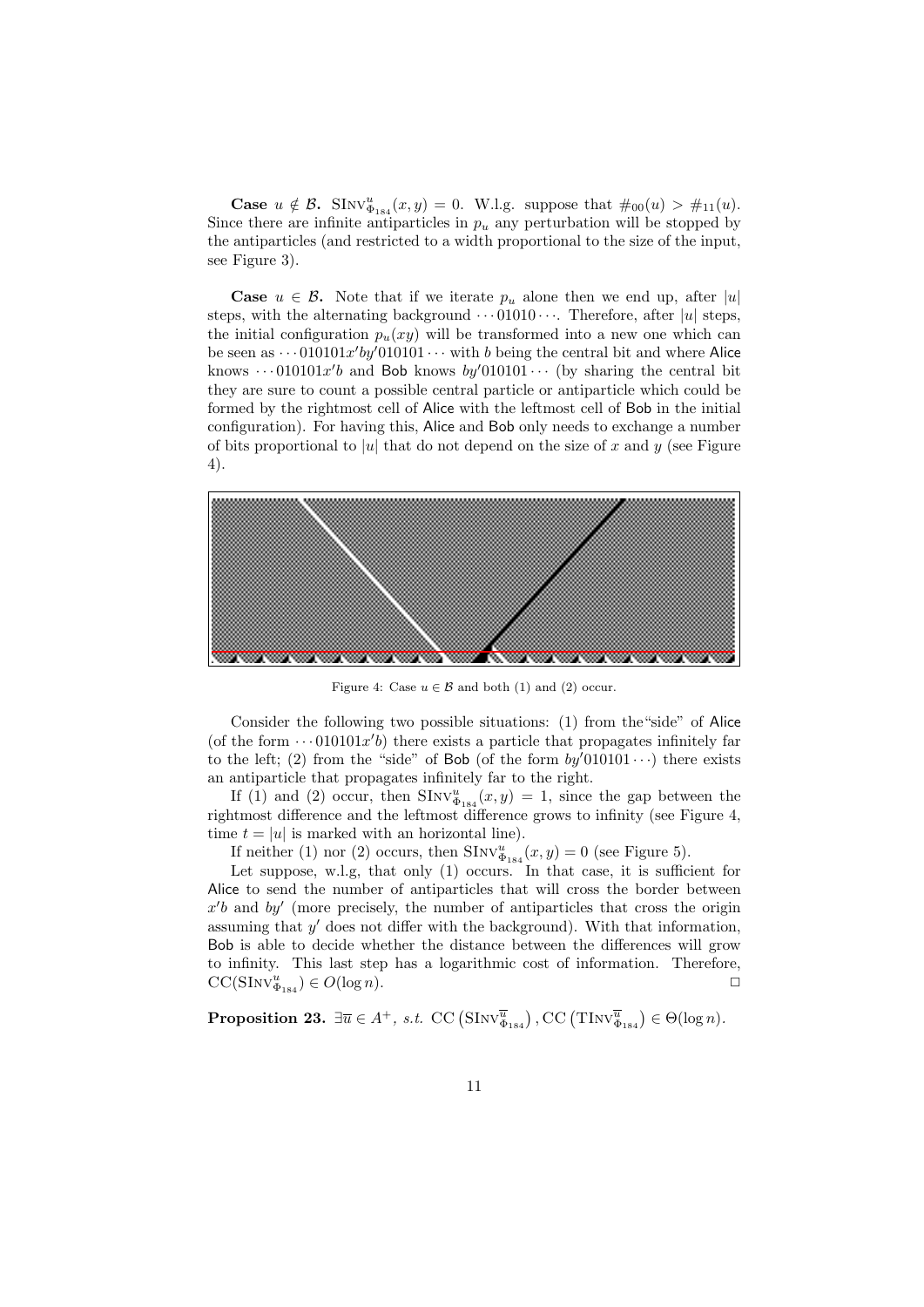

Figure 5: Case  $u \in \mathcal{B}$  and neither (1) nor (2) ocurrs.

PROOF. We prove the case  $\text{TInv}_{\Phi_{184}}^u$  (the proof for  $\text{SInv}_{\Phi_{184}}^u$  is similar). Con- $\text{sider } \overline{u} = 10 \text{ and the set } \mathcal{F}_n = \left\{ \left( (00)^{n-1} (10)^i, (10)^i (11)^{n-i} \right) : 0 \le i \le n \right\}.$  Every  $(x, y) \in \mathcal{F}_n$  satisfy that  $\text{TInv}_{\Phi_{184}}^{\overline{u}}(x, y) = 0$ . Let  $(x_1, y_1), (x_2, y_2) \in \mathcal{F}_n$  be such that  $(x_1, y_1) \neq (x_2, y_2)$ . It is clear that in this case  $\text{TInv}_{\Phi_{184}}^{\overline{u}}(x_1, y_2) = 1$  and, hence,  $\mathcal{F}_n$  is a fooling set. Note that  $|\mathcal{F}_n| = n$ . Therefore, CC(TINV $\overline{\Phi}_{184}^{\overline{u}}$ )  $\in$  $\Omega(\log n)$ .

**Proposition 24.**  $\forall u \in A^+, \mathsf{CC}\left(\mathsf{SInv}_{\Phi_{184}}^u \oplus \mathsf{TInv}_{\Phi_{184}}^u\right) \in O(1)$ *.* 

PROOF. **Case**  $u \notin \mathcal{B}$ . SINV $_{\Phi_{184}}^{u}(x, y) = 0$ . This case corresponds exactly to the first one of Proposition 22. Obviously, no information must be exchanged.

**Case**  $u \in \mathcal{B}$ **.** Consider now situations (1) and (2) of the second case of Proposition 22. If (1) and (2) occur, then  $\text{SInv}_{\Phi_{184}}^u(x,y) = 1$ . If neither (1) nor (2) occurs, then  $\text{SInv}_{\Phi_{184}}^u(x,y) = 0$ . If only one of them occurs, then, instead of answering  $\text{SInv}_{\Phi_{184}}^u$ , Alice and Bob *answer the other problem*,  $\text{TInv}_{\Phi_{184}}^u$ . In fact, they already know that  $\text{TInv}_{\Phi_{184}}^u(x,y) = 1$  since the particle (or antiparticle) which starts propagating from one side persists in time. Therefore, the amount of communication needed in order to know the case in which they are is constant.  $\Box$ 

**Remark 3.** All these protocols also work for CA Rule 56. The only difference between Rule 56 and Rule 184 is the evaluation of the pattern 111, but this pattern does not have any antecedent, so it disappears after one step. Then, after iterating just one step the initial configuration (this is possible with only two bits of communication), the previous protocols work for CA Rule 56 (however, the fooling set should be modified to obtain a lower bound.)

# **5. Intrinsic universality in CAs: a new tool for proving negative results**

We denote  $\Phi_1 \preccurlyeq \Phi_2$  when the CA  $\Phi_2$  simulates the CA  $\Phi_1$ . We say that a CA  $\Psi$  is *intrinsically universal* if  $\Phi \preccurlyeq \Psi$  for every CA  $\Phi$ . Formal definitions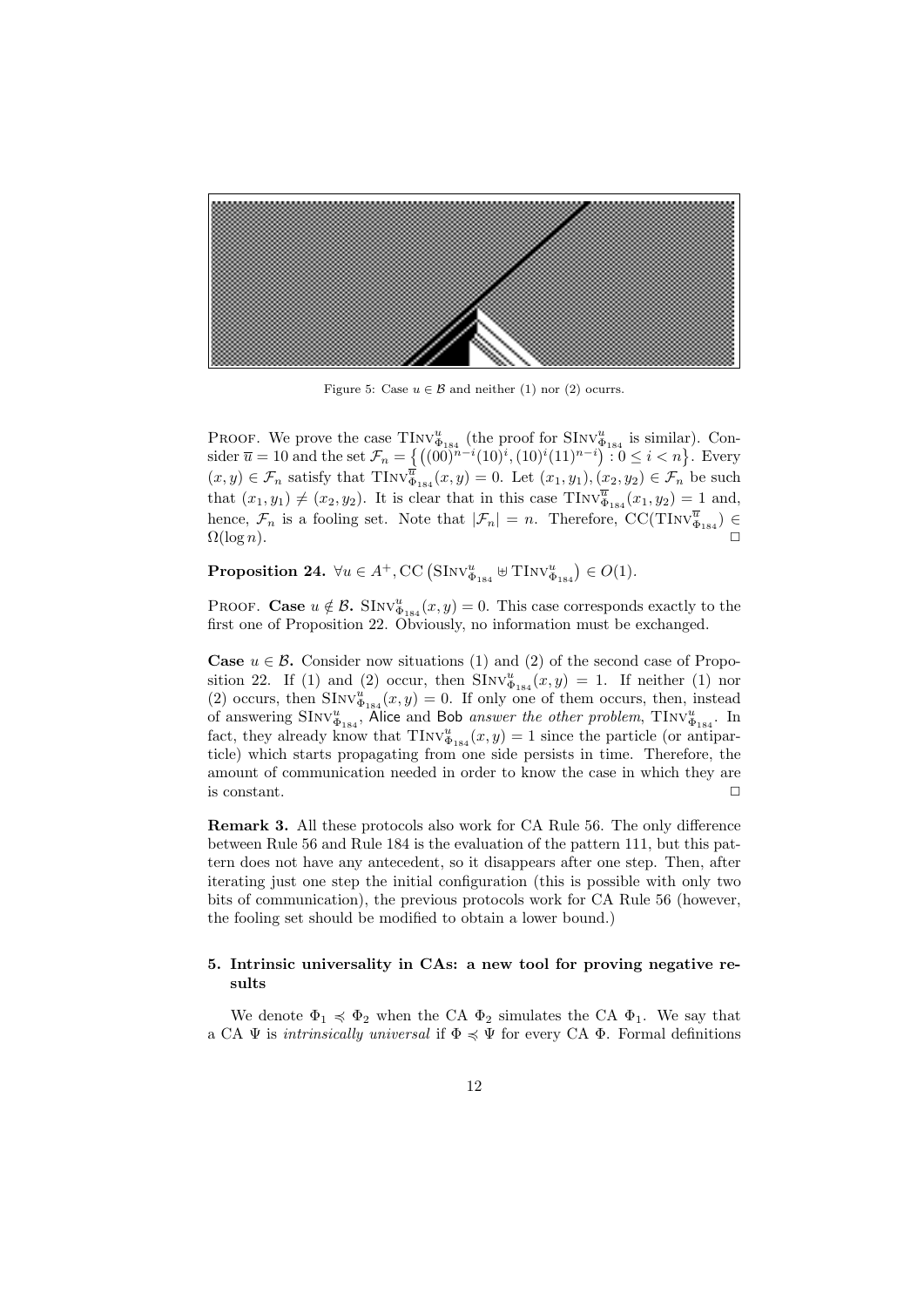appear in [23]. Finding strong necessary conditions for universality is one of the most challenging problems in theoretical computer science. For tackling that issue we proved in previous works the following result:

**Proposition 25.** *[13, 4]. Let* Ψ *be an intrinsically universal CA. Then, there exist l, k, u*1*, u*<sup>2</sup> *and u*<sup>3</sup> *such that:*

$$
n \prec \mathrm{CC}(\mathrm{PRED}^l_{\Psi}), \mathrm{CC}(\mathrm{CYCL}^k_{\Psi}), \mathrm{CC}(\mathrm{SInv}^{u_1}_{\Psi}), \mathrm{CC}(\mathrm{CInv}^{u_2}_{\Psi}), \mathrm{CC}(\mathrm{TNV}^{u_3}_{\Psi}),
$$

*where*  $f_1 \prec f_2$  *if there exist non-constant affine functions*  $\alpha, \beta, \gamma, \delta : \mathbb{N} \to \mathbb{N}$  *such that*  $\alpha \circ f_1 \circ \beta \leq \gamma \circ f_2 \circ \delta$ <sup>1</sup>

**Definition 26.** *Let*  $\Phi$  *be a CA. Given parameters*  $k \in \mathbb{N}$  *and*  $u \in A^+$ *, we define the problem:*

$$
\text{Ovr}_{\Phi}^{l,k,u}:= \text{Pred}_{\Phi}^{l} \uplus \text{CYct}_{\Phi}^{k} \uplus \text{SInv}_{\Phi}^{u} \uplus \text{TInv}_{\Phi}^{u} \uplus \text{CInv}_{\Phi}^{u}.
$$

The main goal of this section is to obtain the same result of Proposition 25 but for OVRL. This is a much stronger result because the complexity of OVRL is always smaller that the canonical problems that we are overlapping. Moreover, as it can be seen in next proposition, the decrease in the complexity could be dramatic.

**Proposition 27.** *There exist a CA*  $\Phi$  *and*  $l, k \in \mathbb{N}, u_1, u_2, u_3 \in A^+$  *such that:* 

 $CC(PRED^l_{\Phi})$ ,  $CC(CYCL^k_{\Phi})$ ,  $CC(SINV^{{u_1}}_{\Phi})$ ,  $CC(CINV^{{u_2}}_{\Phi})$ ,  $CC(TINV^{{u_3}}_{\Phi}) \in \Theta(n)$ ,

*and, for all*  $l, k \in \mathbb{N}, u \in A^+$ :

$$
\mathrm{CC}(\mathrm{Oval}_{\Phi}^{l,k,u}) \in O(1).
$$

PROOF. Given two CAs  $\Phi^1$  (with set of states  $A_1$  and local rule  $\phi^1$ ) and  $\Phi^2$ (with set of states  $A_2$  and local rule  $\phi^2$ ), we define the *sum* between them as a new CA  $\Phi^1 \oplus \Phi^2$  such that its set of states is the disjoint union of  $A_1$  and  $A_2$ plus an extra symbol  $\#$ , and its local rule  $\phi^1 \oplus \phi^2$  is defined by:

$$
\phi^1 \oplus \phi^2(u_{-r} \cdots u_r) = \begin{cases} \phi^1(u_{-r} \cdots u_r) & \text{if } u_{-r} \cdots u_r \in A_1^{2r+1}, \\ \phi^2(u_{-r} \cdots u_r) & \text{if } u_{-r} \cdots u_r \in A_2^{2r+1}, \\ \# & \text{otherwise}, \end{cases}
$$

where the radius r is the maximum between the radii of  $\Phi$ <sup>1</sup> and  $\Phi$ <sup>2</sup>. Roughly speaking, this CA behaves like  $\Phi^1$  or  $\Phi^2$  if all the states belong to one of the two sets or it erases everything if they are mixed. A basic but important observation is that  $\Phi^i$  is a sub-automaton of  $\Phi^1 \oplus \Phi^2$ , for  $i = 1, 2$ .

On the other hand, we know from [13, 4] that there exist CAs  $\Phi_1$ ,  $\Phi_2$ ,  $\Phi_3$ ,  $\Phi_4$  and  $\Phi_5$  such that:

<sup>&</sup>lt;sup>1</sup>Note that  $\mathrm{CC}(\mathsf{P}) \in \Omega(n)$  implies  $n \prec \mathrm{CC}(\mathsf{P})$ .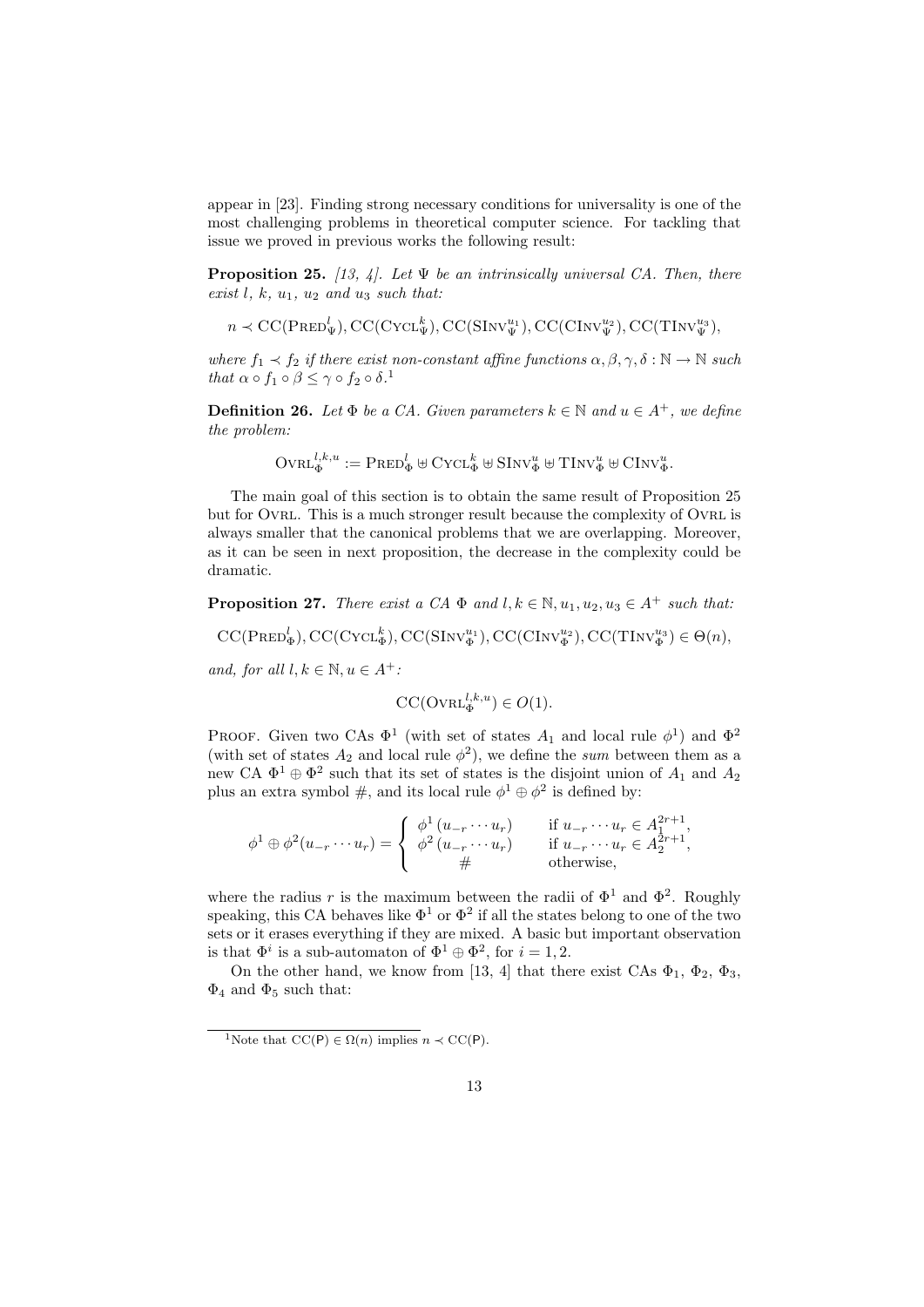- $\bullet$  ∃*l* ∈ N, CC(PRED<sup>*l*</sup><sub> $\Phi_1$ </sub>) ∈  $\Theta(n)$  and  $\forall u \in A_1^+$ , CC(TINV<sup>*u*</sup><sub> $\Phi_1$ </sub>) ∈  $O(1)$ .
- $\bullet$   $\exists u_5 \in A_5^+, \text{CC}(\text{TInv}_{\Phi_5}^{u_5}) \in \Theta(n)$  and  $\forall u \in A_5^+, \text{CC}(\text{CInv}_{\Phi_5}^{u}) \in O(1)$ .
- $\bullet$   $\exists u_4 \in A_4^+, \text{CC}(\text{CInv}_{\Phi_4}^{u_4}) \in \Theta(n)$  and  $\forall u \in A_4^+, \text{CC}(\text{SInv}_{\Phi_4}^{u}) \in O(1)$ .
- $\bullet$   $\exists u_3 \in A_3^+$ , CC(SINV<sup>u<sub>43</sub></sup>)  $\in \Theta(n)$  and  $\forall k \in \mathbb{N}$ , CC(CYCL<sup>k</sup><sub>43</sub>)  $\in O(1)$ .
- $\bullet$   $\exists k \in \mathbb{N}, \text{CC}(\text{CYCL}_{\Phi_2}^k) \in \Theta(n)$  and  $\forall l \in \mathbb{N}, \text{CC}(\text{PRED}_{\Phi_2}^l) \in O(1)$ .

We assert that  $\Phi := \Phi_1 \oplus \Phi_2 \oplus \Phi_3 \oplus \Phi_4 \oplus \Phi_5$  satisfies the conditions of the proposition. In fact, we have that  $\Phi_i \subseteq \Phi_1 \oplus \Phi_2 \oplus \Phi_3 \oplus \Phi_4 \oplus \Phi_5$  for all *i*. Since  $\Phi_i$  is hard for the *i*<sup>th</sup> problem, it follows by transitivity of communication complexity under  $\subseteq$ , that  $\Phi$  is hard for all the problems. Now, we only have to vertify that  $\forall l, k \in \mathbb{N}, \forall u \in A^+, \text{CC}(\text{OvRL}_{\Phi}^{l,k,u}) \in O(1)$ . If the input and the background only have states from a single CA, then we only have to consider the CA with such states and use the protocol of the problem for which it is easy. If not (if there are states from more than one CA), the dynamic becomes trivial because everything is invaded and, in particular, the complexity of  $\text{SInv}_{\Phi}^u$  is constant. **□** 

The usefulness of Ovrl as a filter for ruling out CAs from being intrinsically universal (Corollary 30) is the result of:

- 1. The compatibility of Ovrl with our simulation notion (by compatibility we mean the following: if  $\Phi_2$  simulates  $\Phi_1$  then the communication complexity of  $\text{OvRL}_{\Phi_2}$  is greater than or equal to the one of  $\text{OvRL}_{\Phi_1}$ , see Proposition 28).
- 2. The existence of a specific CA  $\Phi$  such that OVRL<sub> $\Phi$ </sub> has high communication complexity (see Proposition 29).

These results are a little bit technical due to the incompatibility of Cycl with the shift (a CA could have different communication complexity for CYCL with respect to a shifted version of itself). In other words, it cannot be proved that the communication complexity is preserved by simulations that use the shift if we want to include the CYCL problem in the overlapping (all the other problems satisfy that). However, as for the CycL problem itself, we can prove a strongest statement that leads to the same conclusion (Proposition 29).

**Proposition 28.** *If*  $\Phi_1$  *and*  $\Phi_2$  *have set of states of*  $A_1$  *and*  $A_2$ *, respectively, and*

$$
\Phi_1^{\langle m_1, t_1, 0 \rangle} \sqsubseteq \Phi_2^{\langle m_2, t_2, 0 \rangle},
$$

*for some*  $m_1, m_2, t_1, t_2 \in \mathbb{N}$ , then, for all  $l \in \mathbb{N}$ ,  $k_0 \in \mathbb{N}$  and  $u \in A_1^+$ , there exist  $l' \in \mathbb{N}, k, k' \geq k_0$  *and*  $v \in A_2^+$  *such that:* 

$$
\mathrm{CC}(\mathrm{OvRL}_{\Phi_1}^{l,k,u}) \prec \mathrm{CC}(\mathrm{OvRL}_{\Phi_2}^{l',k',v}).
$$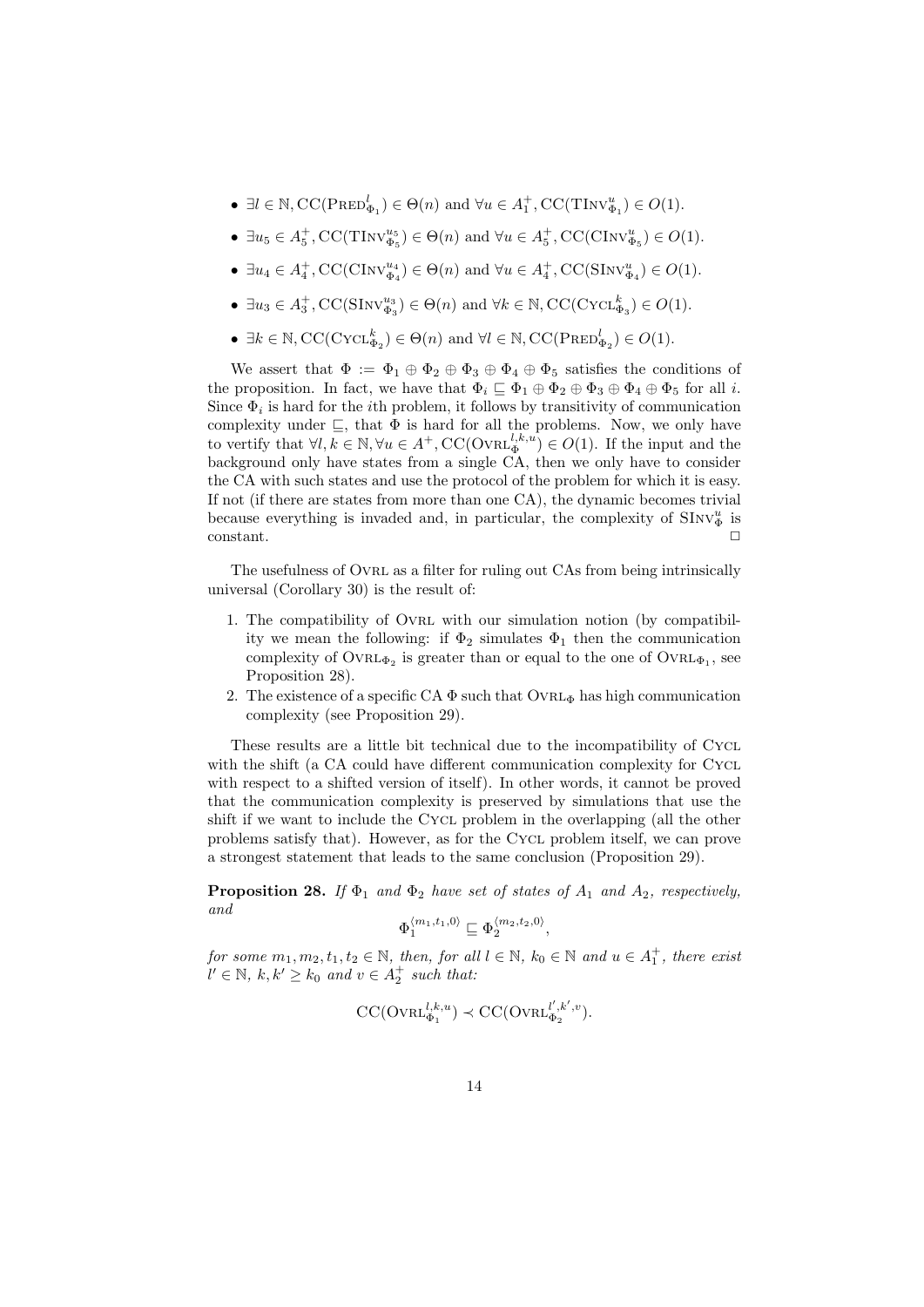Proof. The proof of this proposition comes from the fact that each problem preserves communication complexity under the sub-automaton, packing and iteration transformations modulo change of parameters *l*, *k*, and *u*. However, since the  $\prec$  relation means  $\leq$  under subsequences, we have to take a common subsubsequence to the subsequence given by each problem, which in this case is possible (see [13, 4]).  $\Box$ 

**Proposition 29.** *There exists a specific CA*  $\Phi$  *and parameters l,* $k_0$  *and u such that:*

$$
\mathrm{CC}\left(\mathrm{Oval}_{\sigma^z \circ \Phi}^{l,k_0,u}\right) \in \Theta(n),
$$

*for every*  $z \in \mathbb{Z}$ *.* 

PROOF. We focus our proof on the case  $z = 0$ . The difficulty comes from the fact that the three invasion problems (SInv, TInv, and CInv) are related in a logical way such that, generally, when a CA is hard for two of them, the third one becomes easy. To solve this, we consider a  $CA \Phi$  with set of states  $A = \{\vec{0}, \vec{1}, \vec{0}, \vec{1}, \vec{7}, \dots, \infty\}$ . The idea is that, given  $x, y \in \{0, 1\}^n$ , the CA  $\Phi$  represent in its dynamic a test for  $EQ(x, y)$  but also tests for  $GT(x, y)$  and  $GT(y, x)$ . The *greater than* function [19]  $GT(x, y)$ , is defined to be 1 if  $x > y$  and 0 in another case, when *x* and *y* are considered as *n*-bit integers  $0 \le x, y < 2<sup>n</sup>$ . To do this, we consider signals carrying 0s and 1s in both directions and a special state *⊤* that do the tests.

In Figure 6, we define local rules in order to represent the results of the test in the dynamics of  $\Phi$ , where  $\bowtie$  is a wall and *s* is a spreading state. This rule guarantees that the CA behaves differently according to the value that *x* and *y* represent when interpreted in binary notation.

| $\frac{\partial}{\partial} \vec{r}$ $\frac{\partial}{\partial} \vec{r}$ |  |                             |  | $\vec{0}$ $\vec{1}$ |  |                                                                                                |  | $\begin{array}{ccccc}\n&\bowtie&\\ \downarrow&\tau&\hfill\stackrel{\bowtie}{\leftarrow}\n\end{array}$ |  |             |                                                                                  |  | $\overrightarrow{1}$ $\overrightarrow{1}$ |  |
|-------------------------------------------------------------------------|--|-----------------------------|--|---------------------|--|------------------------------------------------------------------------------------------------|--|-------------------------------------------------------------------------------------------------------|--|-------------|----------------------------------------------------------------------------------|--|-------------------------------------------|--|
|                                                                         |  | $*$ * *<br>$*$ * $\top$ * * |  |                     |  | $*$ $\bowtie$ $*$<br>$\begin{array}{ccccc} \ast & \ast & \mathbb{N} & \ast & \ast \end{array}$ |  |                                                                                                       |  | $S$ $S$ $S$ | $\begin{array}{cccccccccccccc} \ast & \ast & s & \ast & \ast & \ast \end{array}$ |  |                                           |  |

Figure 6: Some essential values from the local rule of Φ.

Then, in an instance with a test like in Fig. 7, there are three cases and their respective consequences:  $x = y$ ,  $x < y$  and  $x > y$ . If  $l = 1$ ,  $k = 1$ , and  $u = *$ .

Considering an input like  $\overrightarrow{x_n}$   $\cdots$   $\overrightarrow{x_1}$   $\top$   $\overleftarrow{y_1}$   $\cdots$   $\overleftarrow{y_n}$ , we have the following results:

|                        | $x = y$ | x > y     | x < y |
|------------------------|---------|-----------|-------|
| $PRED_{\Phi}^{\perp}$  | $\ast$  | $\bowtie$ |       |
| $\text{SInv}_{\Phi}^*$ |         |           |       |
| $TInv_{\Phi}^*$        |         |           |       |
| $\text{CInv}_{\Phi}^*$ |         |           |       |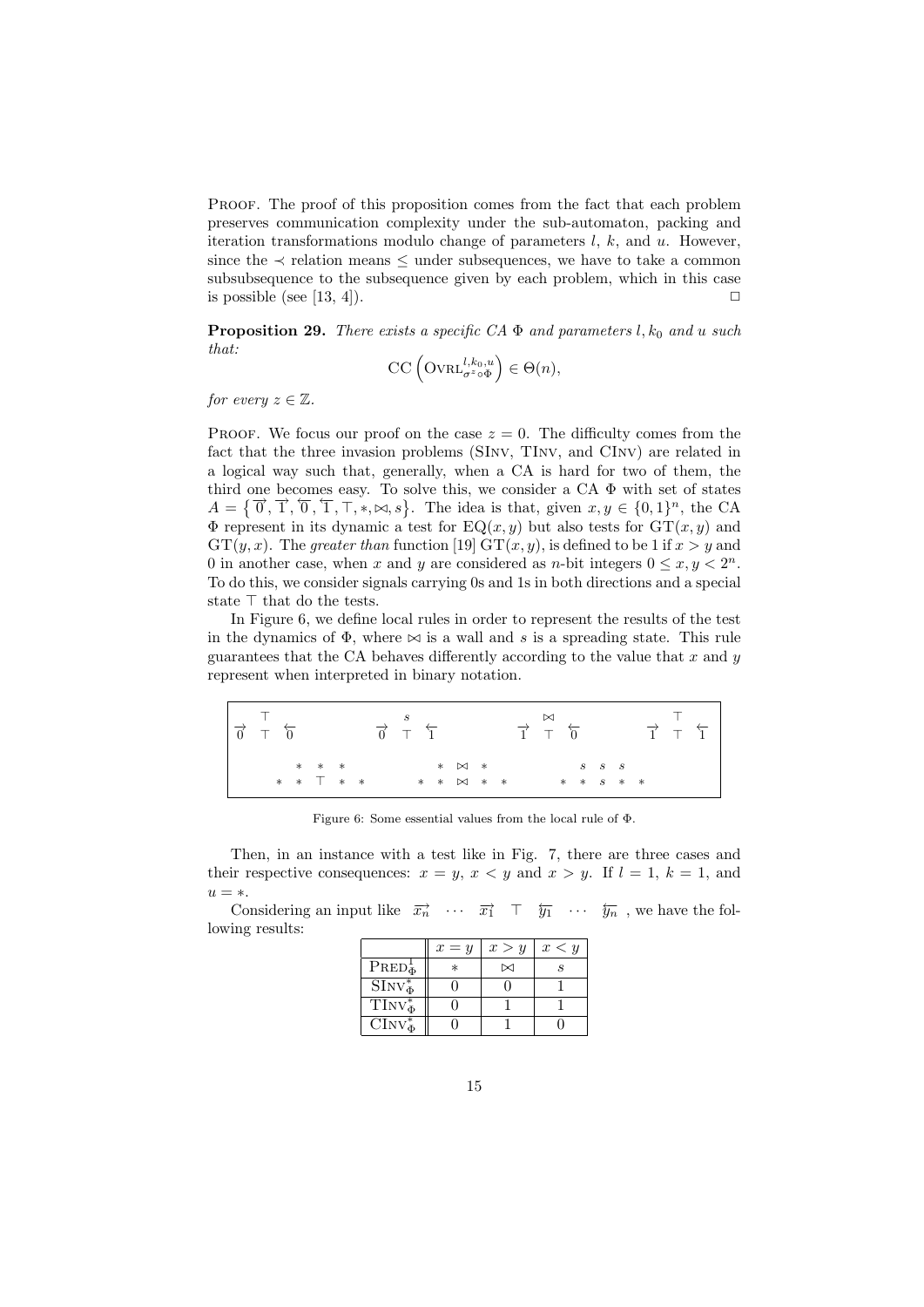

Figure 7: Hard instances for Φ.

Finally, to include a hard instance for the cycle length problem, we only have to add new symbols *←* and *→* which play the role of a signal that is sent in the  $x > y$  case and rebounds when it encounters the  $\bowtie$  symbol. Then, the cases are the following:

|  | $\mathbf{d}$ | $\overline{ }$ |
|--|--------------|----------------|
|  |              |                |

This represents that in the case *x > y* the signal rebounds having a cycle of length proportional to  $\Theta(n)$ . On the other hand, in the cases  $x = y$  and  $x < y$ , the cycle have length equal to 1 (in the first case, all is annihilated and only the *⊤* symbol prevails; in the second case, all is erased by the spreading state).

Considering the set  $\mathcal{F} = \{(\overrightarrow{x_n} \cdots \overrightarrow{x_1} \top, \overleftarrow{x_1} \cdots \overleftarrow{x_n}) : x_1 \cdots x_n \in \{0,1\}^n\}$ , we have that any monochromatic rectangle cannot have two elements of it. In other words, given two elements  $x \neq y$  in  $\{0,1\}^n$ , the rectangle given by  $(\overrightarrow{x}^T, \overleftarrow{x})$ ,  $(\vec{x}^T, \vec{y})$ ,  $(\vec{y}^T, \vec{x})$  and  $(\vec{y}^T, \vec{y})$  is not monochromatic for every problem. Then,  $\mathcal{F}$  is a fooling set for  $\text{OvRL}_{\Phi}^{1,1,*}$ , and  $|\mathcal{F}| = 2^n$ . Therefore, by Proposition 10, the complexity is in  $\Theta(n)$ .

Finally, note that for every  $z \in \mathbb{Z}$ ,  $\sigma^z \circ \Phi$  has high communication complexity for Ovrl. This comes from the fact that: (1) the result of each invasion problem is shift-invariant; (2) the complexity of  $\text{PRED}_{\Phi}$  and  $\text{PRED}_{\sigma^z \circ \Phi}$  is modified by a constant that depend on *|z|*, due to the definition of CC that consider the maximum along every possible partition; (3) the length of cycles is 1 in the case where the spreading state is triggered or  $\Omega(n)$  in other case (due to cycle of the signal, or the wall in the shifted case).  $\Box$ 

**Corollary 30.** Let  $\Psi$  be an intrinsically universal CA. Then, there exist  $l$ ,  $k$ *and u such that:*

$$
n \prec CC(\text{Oval}_{\Psi}^{l,k,u}).
$$

PROOF. We conclude by using the last two propositions and the fact that every intrinsically universal CA can simulate any other CA without using the shift, but shifting the simulated one (see [9]).  $\Box$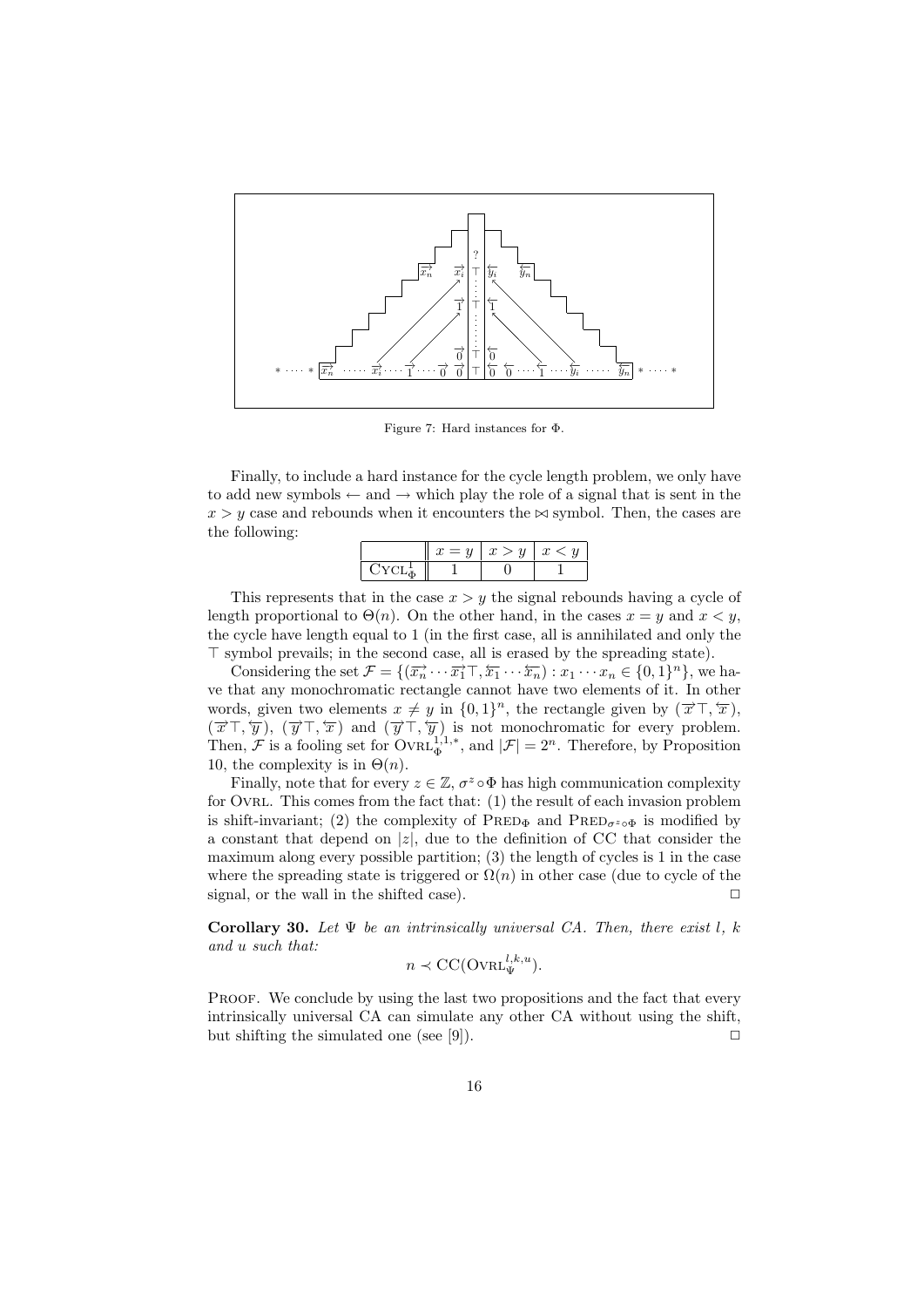**Open question 1.** *Is there any list of problems, each of which is hard for some CA, but such that the overlapping of them becomes easy for any CA?*

#### **References**

- [1] N. Alon and W. Maass. Meanders, Ramsey's theorem and lower bounds for branching programs. *Proceedings of the 27th Annual IEEE Symposium on Foundations of Computer Science (FOCS)*, pages 410–417, 1986.
- [2] L. Babai, P. Pudlák, V. Rödl and E. Szemerédi. Lower bounds to the complexity of symmetric boolean functions. *Theoretical Computer Science* 74(3):313–323, 1990.
- [3] L. Boyer and G. Theyssier. On local symmetries and universality in cellular automata. *Proceedings of the 26th Annual Symposium on Theoretical Aspects of Computer Science (STACS)*, pages 195–206, 2009.
- [4] R. Briceño and P.-E. Meunier. The structure of communication problems in cellular automata. *DMTCS Proceedings, AUTOMATA 2011*, pages 59–76, 2011.
- [5] B. Chopard and M. Droz. Cellular Automata Modeling of Physical Systems. Cambridge University Press, Cambridge, 1998.
- [6] D. Chowdhury, L. Santen and A. Schadschneider. Statistical physics of vehicular traffic and some related systems. *Journal of Computer Science and Engineering*, 2:80–87, 2000.
- [7] D. Conlon. A new upper bound for the bipartite Ramsey problem. *Journal of Graph Theory*, 58:351–356, 2008.
- [8] M. Cook. Universality in elementary cellular automata. *Complex Systems*, 15:1–40, 2004.
- [9] M. Delorme, J. Mazoyer, N. Ollinger and G. Theyssier. Bulking II: Classifications of Cellular Automata. *Theoretical Computer Science* 4012(30): 3881–3905, 2011.
- [10] B. Durand and Z. R´oka. *Cellular automata: a parallel model*, volume 460 of *Mathematics and its Applications*, chapter The game of life: universality revisited, pages 51–74. Kluwer Academic Publishers, 1999.
- [11] C. Dürr, I. Rapaport and G. Theyssier. Cellular automata and communication complexity. *Theoretical Computer Science* 322:355–368, 2004.
- [12] E. Goles, C. Little and I. Rapaport. Understanding a non-trivial cellular automaton by finding its simplest underlying communication protocol. *Proceedings of the 19th International Symposium on Algorithms and Computation (ISAAC)*, pages 592–604, 2008.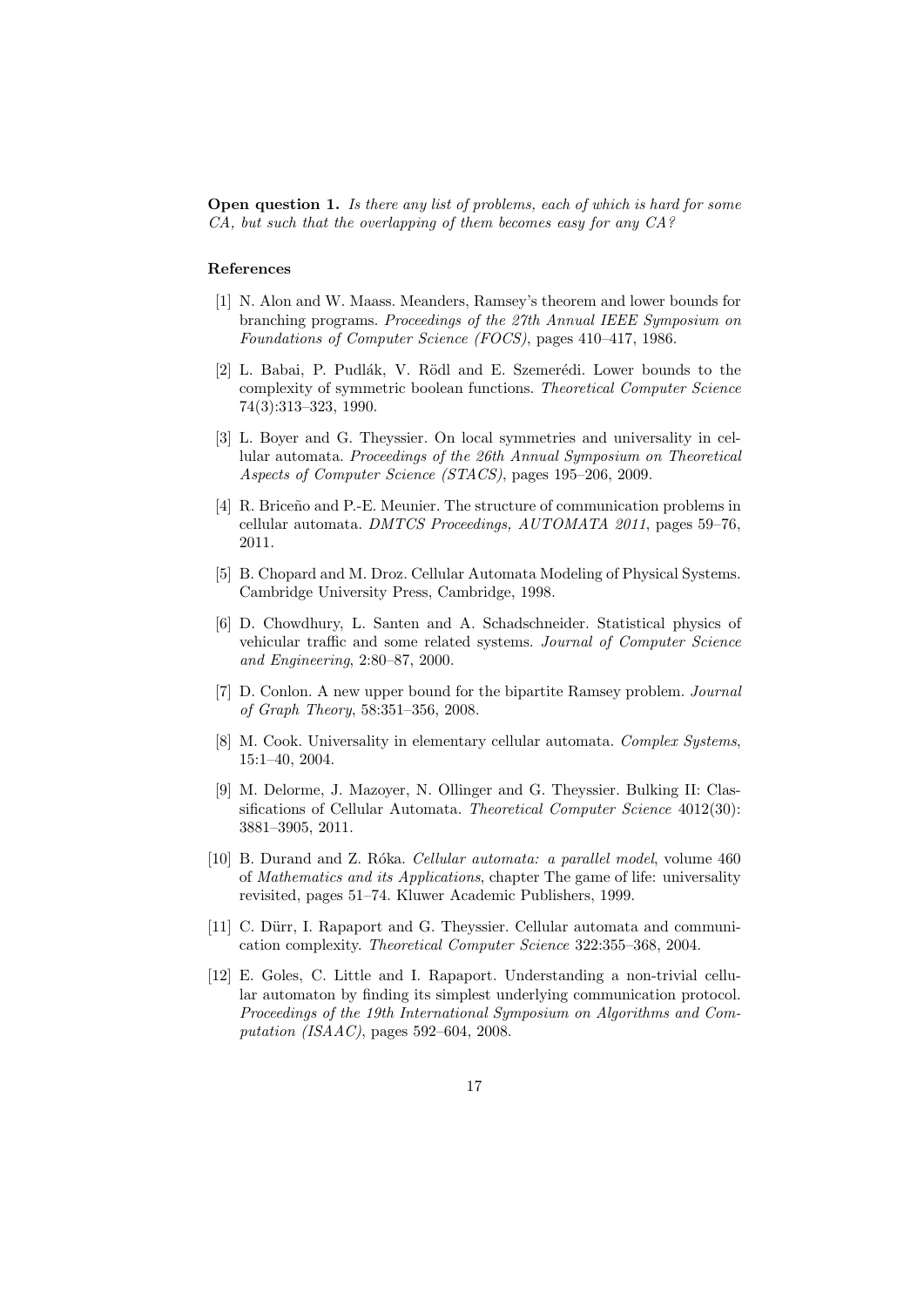- [13] E. Goles, P.-E. Meunier, I. Rapaport and G. Theyssier. Communication complexity and intrinsic universality in cellular automata. *Theoretical Computer Science* 412:2–21, 2011.
- [14] E. Goles, A. Moreira and I. Rapaport. Communication complexity in number-conserving and monotone cellular automata. *Theoretical Computer Science* 412:3616–3628, 2011.
- [15] M. Grigni and M. Sipser. Monotone separation of logarithmic space from logarithmic depth. *Journal of Computer and System Sciences*, 50:433–437, 1995.
- [16] H.D. Gröger and G. Turán. On linear decision trees computing boolean functions. *Proceedings of the 18th International Colloquium on Automata, Languages and Programming (ICALP)*, pages 707–718, 1991.
- [17] G.A. Hedlund. Endomorphisms and automorphisms of the shift dynamical systems. *Mathematical System Theory* 3(4):320–375, 1969.
- [18] M. Karchmer and A. Wigderson. Monotone circuits for connectivity require super-logarithmic depth. *Proceedings of the 27th Annual ACM Symposium on Theory of Computing (STOC)*, pages 539–550. ACM, 1988.
- [19] E. Kushilevitz and N. Nisan. Communication complexity. *Cambridge University Press*, 1997.
- [20] T. Lengauer. VLSI Theory. *Handbook of Theoretical Computer Science. Volume A: Algorithms and Complexity*, pages 835–868, 1990.
- [21] J. Mazoyer and I. Rapaport. Inducing an order on cellular automata by a grouping operation. *Proceedings of the 15th Annual Symposium on Theoretical Aspects of Computer Science (STACS)*, pages 116–127, 1998.
- [22] T. Neary and D. Woods. P-completeness of cellular automaton Rule 110. *Proceedings of the 25th International Colloquium on Automata, Languages and Programming (ICALP)*, pages 132–143, 1998.
- [23] N. Ollinger. The quest for small universal cellular automata. *Proceedings of the 29th International Colloquium on Automata, Languages and Programming (ICALP)*, pages 318–329, 2002.
- [24] N. Ollinger. Intrinsically universal cellular automata. *Proceedings of International Workshop on The Complexity of Simple Programs (CSP)*, pages 318–329, 2008.
- [25] N. Ollinger. Universalities in cellular automata: a (short) survey. *Proceedings of the First Symposium on Cellular Automata Journ´ees Automates Cellulaires (JAC)*, pages 102–118, 2008.
- [26] N. Ollinger and G. Richard. Four states are enough! *Theoretical Computer Science* 412:22–32, 2011.